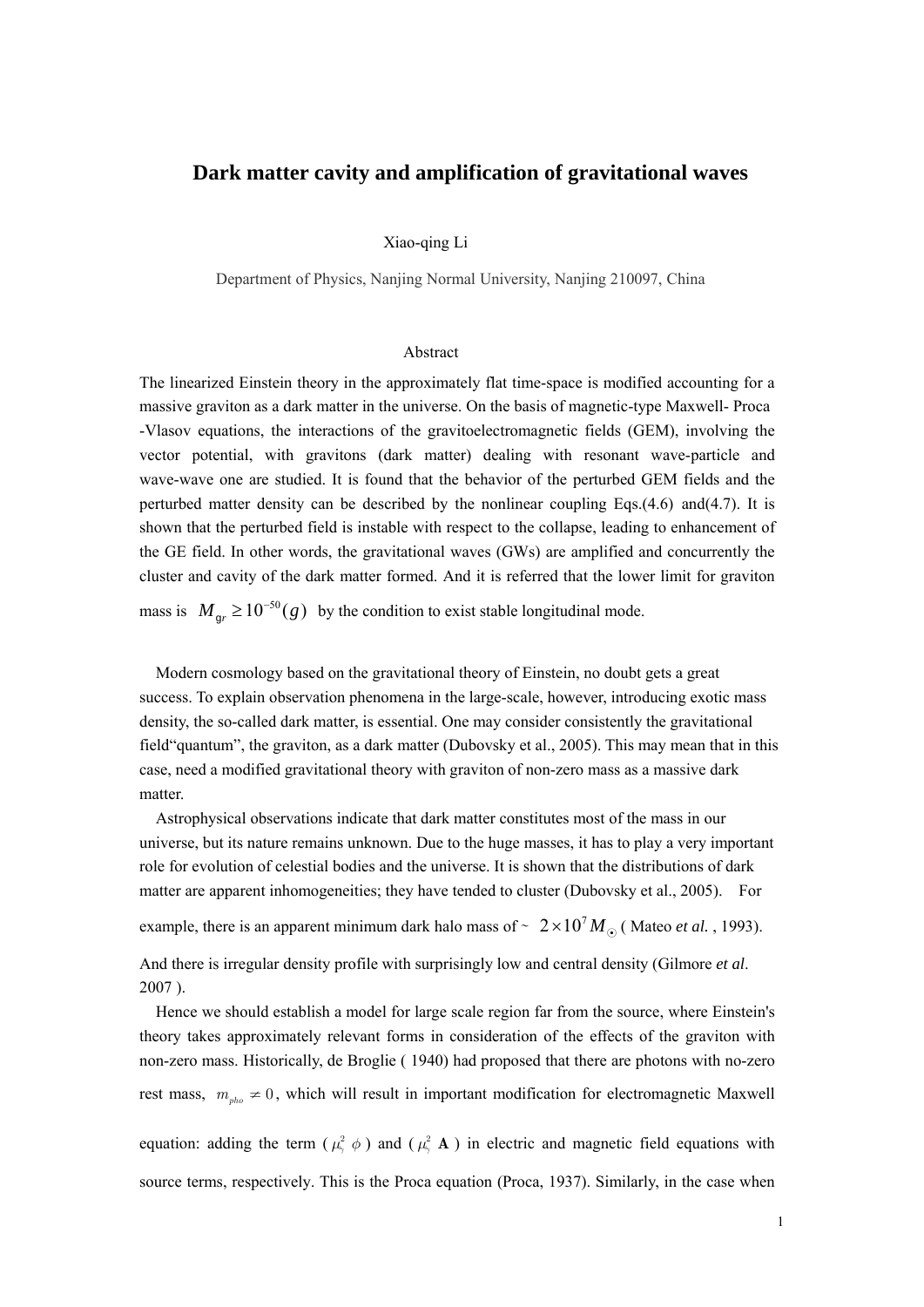the gravitons possess non-zero rest mass, a really simple result analogous to the Proca equation is obtained (Argyris and Ciubotariu, 1997; Demir and Tanışh , 2011).

 Linearize Einstein field equations predicted the existence of gravitational waves with spin-2; the graviton, similar to the photon (the electro-magnetic quantum), propagates at a constant speed of light. The many efforts that have been made to detect gravitational waves have so far given no convincing evidence that they have actually been seen. In the late 1960s and early 1970s, Weber announced that he had recorded simultaneous oscillations in detectors 1000km apart, waves he believed originated from an astrophysical event. But many physicists were sceptical about the results that were three orders of magnitude higher than were theoretically predicted. In addition, observed high energies of gravitational waves by Weber have not been confirmed by these independent measurements. Since then, more than 30 years, many experimental physicists, more than 14 times, claim to have detected gravitational waves (Collins, 2004). This is perhaps, due to the fact that gravitational waves with high energies are very rare than many physicists had expected. On the other hand, it is highly possible that the gravitational waves can get largely increase the rate as the waves interact with interstellar matter, so that Weber results, perhaps, are acceptable.

 Large scale gravitating system, such as has been speculated (Argyris and Ciubotariu, 1997), is a collection of dust particles and non-zero rest mass gravitons which exhibits collective mode behavior. In order to analyse the nonlinear interactions of many-particle collection on the basis of kinetics (Li, et al., 2009; Li and Liu, 2012), we need to derive the standard GEM - Proca equation. Research on non-linear interactions of medium and graviton with mass ( $\mu_{\rm g} = \frac{M_{gr}c}{\hbar}$ ) will may provide effective clues for gravitational waves detection and analysis.

### **I. Gravito-Maxwell-Proca field equations**

There are two kinds of approximate methods in gravitational theory: post Newtonian approximation and weak field one. Astrophysical accretion disks, far from the gravitational source (such as black holes and neutron stars), are suitable intersection region for the two approximations. In the case of a weak field and sub-light speed movement:

$$
R \gg r_{sch} \equiv 2GM/c^2, \tag{1.1}
$$

$$
v \ll c,\tag{1.2}
$$

the metric  $g_{\mu\nu}$  can be expanded in powers of  $\varepsilon = \overline{v}(\sim \sqrt{GM/\overline{r}})$ ,

$$
g_{00} = -1 + \overset{(2)}{g}_{00} + \overset{(4)}{g}_{00} + O(\varepsilon^6), \quad g_{0i} = \overset{(3)}{g}_{0i} + O(\varepsilon^5), \quad g_{ij} = \delta_{ij} + \overset{(2)}{g}_{ij} + O(\varepsilon^4),
$$

accurate to terms of  $O(v^3 / c^3)$ , Einstein field equations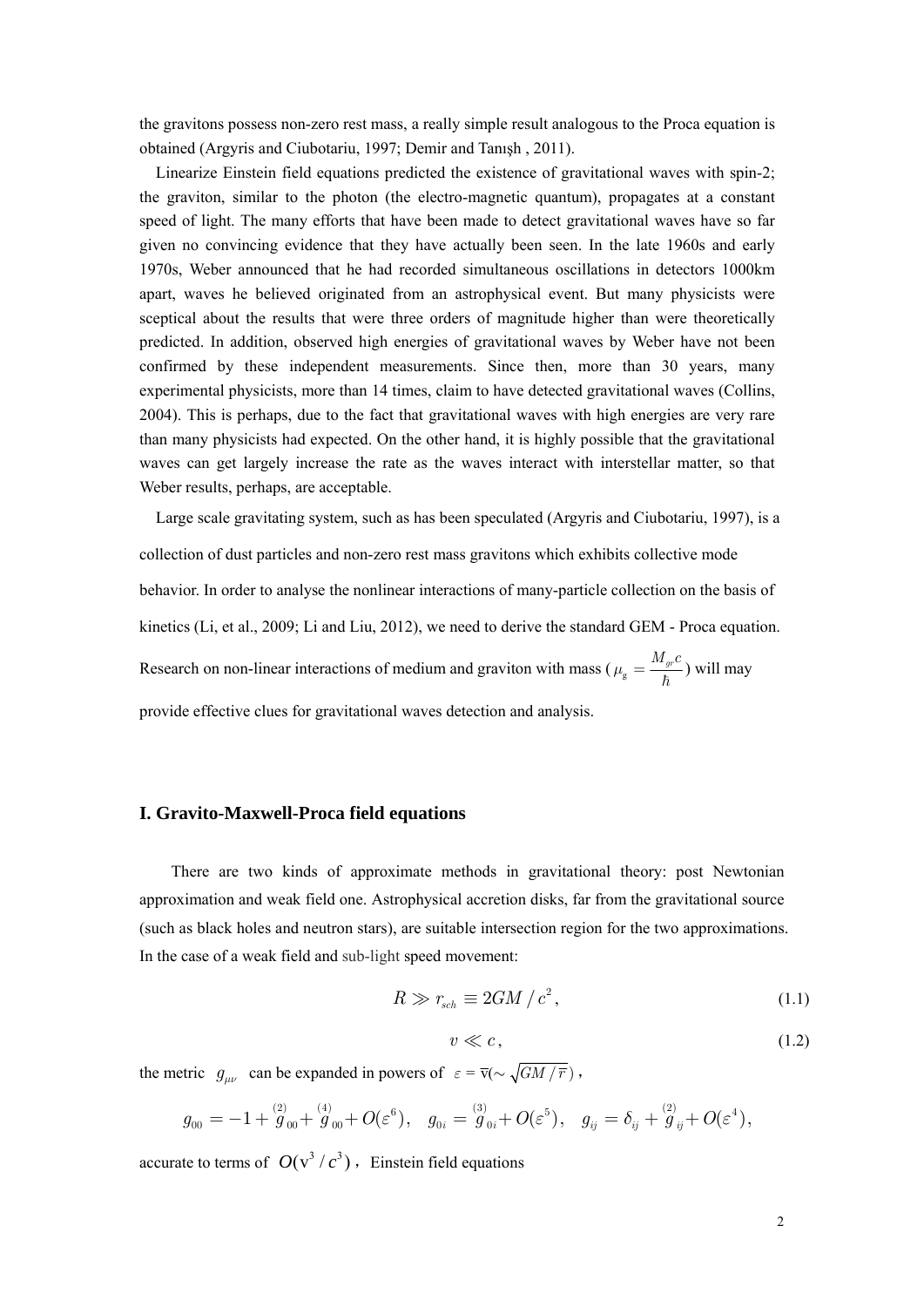$$
R_{\mu\nu} = -\frac{8\pi G}{c^4} \left( T_{\mu\nu} - \frac{1}{2} g_{\mu\nu} T^{\lambda}{}_{\lambda} \right)
$$

are reduced (Weinberg, 1972) as

$$
\nabla^2 \phi = 4\pi G \rho, \quad \nabla^2 \mathbf{A} = 16\pi G \rho \mathbf{v}/c \tag{1.3}
$$

with

$$
4\frac{1}{c}\frac{\partial\phi}{\partial t} + \nabla\cdot\mathbf{A} = 0, \qquad (1.4)
$$

$$
\frac{d\mathbf{v}}{dt} = -\nabla \phi - \frac{1}{c} \frac{\partial \mathbf{A}}{\partial t} + \frac{\mathbf{v}}{c} \times (\nabla \times \mathbf{A}),\tag{1.5}
$$

with the vector potential  $A_i / c^2 \equiv \binom{3}{g_{i0}}$ . The corresponding metric is

$$
g_{\mu\nu} = \eta_{\mu\nu} + h_{\mu\nu} = \begin{pmatrix} -1 & 0 & 0 & 0 \\ 0 & 1 & 0 & 0 \\ 0 & 0 & 1 & 0 \\ 0 & 0 & 0 & 1 \end{pmatrix} + \begin{pmatrix} -2\phi/c^2 & A_1/c^2 & A_2/c^2 & A_3/c^2 \\ A_1/c^2 & -2\phi/c^2 & 0 & 0 \\ A_2/c^2 & 0 & -2\phi/c^2 & 0 \\ A_3/c^2 & 0 & 0 & -2\phi/c^2 \end{pmatrix}, \quad |h_{\mu\nu}| << |\eta_{\mu\nu}|. \tag{1.6}
$$

Introducing electric and magnetic gravities ( Braginsky *et al.*, 1977)

$$
\mathbf{E}_{\mathbf{g}} = -\nabla \phi - \frac{1}{c} \frac{\partial \mathbf{A}}{\partial t}, \qquad \nabla \times \mathbf{A} = \mathbf{B}_{\mathbf{g}} , \qquad (1.7)
$$

and using the harmonic coordinate condition(1.4), accurate to terms of  $O(v^3 / c^3)$ , one gets

$$
\nabla \cdot \mathbf{E}_{g} = 4\pi \rho_{g}, \quad \nabla \cdot \mathbf{B}_{g} = 0,
$$
  

$$
\nabla \times \mathbf{B}_{g} = \frac{16\pi}{c} \mathbf{j}_{g} + \frac{4}{c} \frac{\partial \mathbf{E}_{g}}{\partial t}, \quad \nabla \times \mathbf{E}_{g} = -\frac{1}{c} \frac{\partial}{\partial t} \mathbf{B}_{g};
$$

in which ,

$$
\rho_{\rm g} = -G\rho, \quad \mathbf{j}_{\rm g} = -G\rho \mathbf{v}.
$$

This is GEM—Maxwell equations. Meanwhile the force **F** (1.5) on a unit mass, has Lorentz-type form

$$
\frac{d\mathbf{v}}{dt} = \mathbf{E}_{g} + \frac{\mathbf{v}}{c} \times (\nabla \times \mathbf{B}_{g}).
$$
\n(1.8)

Similar to the heavy--photon theory, considering the graviton with no-zero mass, we have

$$
\nabla \cdot \mathbf{E}_{g} = 4\pi \rho_{g} - a\mu_{g}^{2} \phi, \qquad \nabla \cdot \mathbf{B}_{g} = 0,
$$
\n(1.9)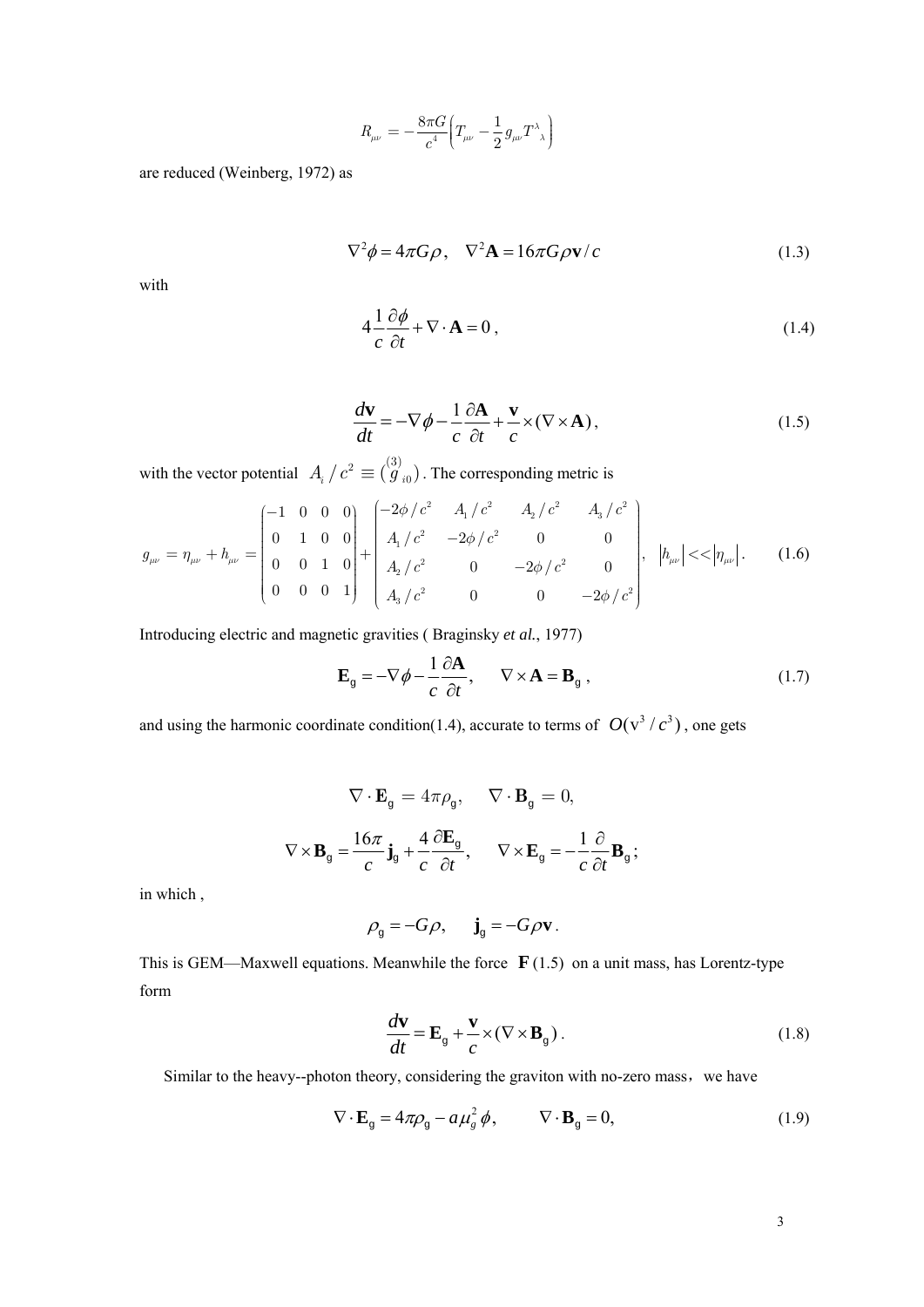$$
\nabla \times \mathbf{B}_{g} = \frac{16\pi}{c} \mathbf{j}_{g} + \frac{4}{c} \frac{\partial \mathbf{E}_{g}}{\partial t} - \mathbf{Q} \qquad , \qquad \nabla \times \mathbf{E}_{g} = -\frac{1}{c} \frac{\partial}{\partial t} \mathbf{B}_{g} \,, \tag{1.10}
$$

where,

$$
M_{gr} \gg m_{gr}^0 \sim 10^{-52} \text{(g)}; \tag{1.11}
$$

by the use of continuity equation,

$$
\frac{\partial}{\partial t} \rho_{\rm g} + \nabla \cdot \mathbf{j}_{\rm g} = 0 \tag{1.12}
$$

one get from (1.9) and (1.10)

$$
\mu_s^2 \frac{4}{c} \frac{\partial}{\partial t} \phi + \nabla \cdot \mathbf{Q} = 0 \; ;
$$

via the harmonic coordinate condition (1.4),

$$
\mathbf{Q} = \mu_s^2 \mathbf{A} ,
$$

which is consistent with the Proca theory.

It must be pointed out that because the field equations (1.9) and (1.10) contain the vector potential and scalar potential, related to Lorentz gauge transformation ( *f* is arbitrary scale function),

$$
A \to A' = A + \nabla f \,, \quad \phi \to \phi' = \phi - \frac{1}{c} \frac{\partial}{\partial t} f \,.
$$

hence it is not invariant: there can be no another degree of freedom for **A** and  $\phi$ .

Therefore the harmonic coordinate condition(1.4) limits the heavy gravitons with no-zero potentials( $\mathbf{A}, \phi$ ), so that it is necessary to satisfy that  $\nabla \cdot \mathbf{A} \neq 0$ . This means the transverse gravitons have no contribution to the interaction fields ( $\mathbf{E}_{\alpha}$ ,  $\mathbf{B}_{\alpha}$ ) in the system.

Now one decomposes the total matter density and current in Eqs. (1.9) and(1.10):

$$
\rho_{\text{\tiny{g}}} = -G\rho \equiv \tilde{\rho}_{\text{\tiny{g}}} + \rho_{\text{\tiny{g0}}}, \quad \ \mathbf{j}_{\text{\tiny{g}}} = -G\rho \mathbf{v} \equiv \tilde{\mathbf{j}}_{\text{\tiny{g}}} + \mathbf{j}_{\text{\tiny{g0}}}\,;
$$

in which the  $\rho_{g0}$  and  $\mathbf{j}_{g0}$  is the parts of an external field source in the medium, corresponding to an additional local mass disturbance, for example, by nonlinear interactions between the fields and the medium, or some test particles. In this case, it is convenient to define the vector quantity  $\mathbf{D}_g(t, \mathbf{r})$  through

$$
\mathbf{D}_{g} = \mathbf{E}_{g} + 4\pi \int_{-\infty}^{t} \tilde{\mathbf{j}}_{g}(t', \mathbf{r})dt',
$$
\n(1.13)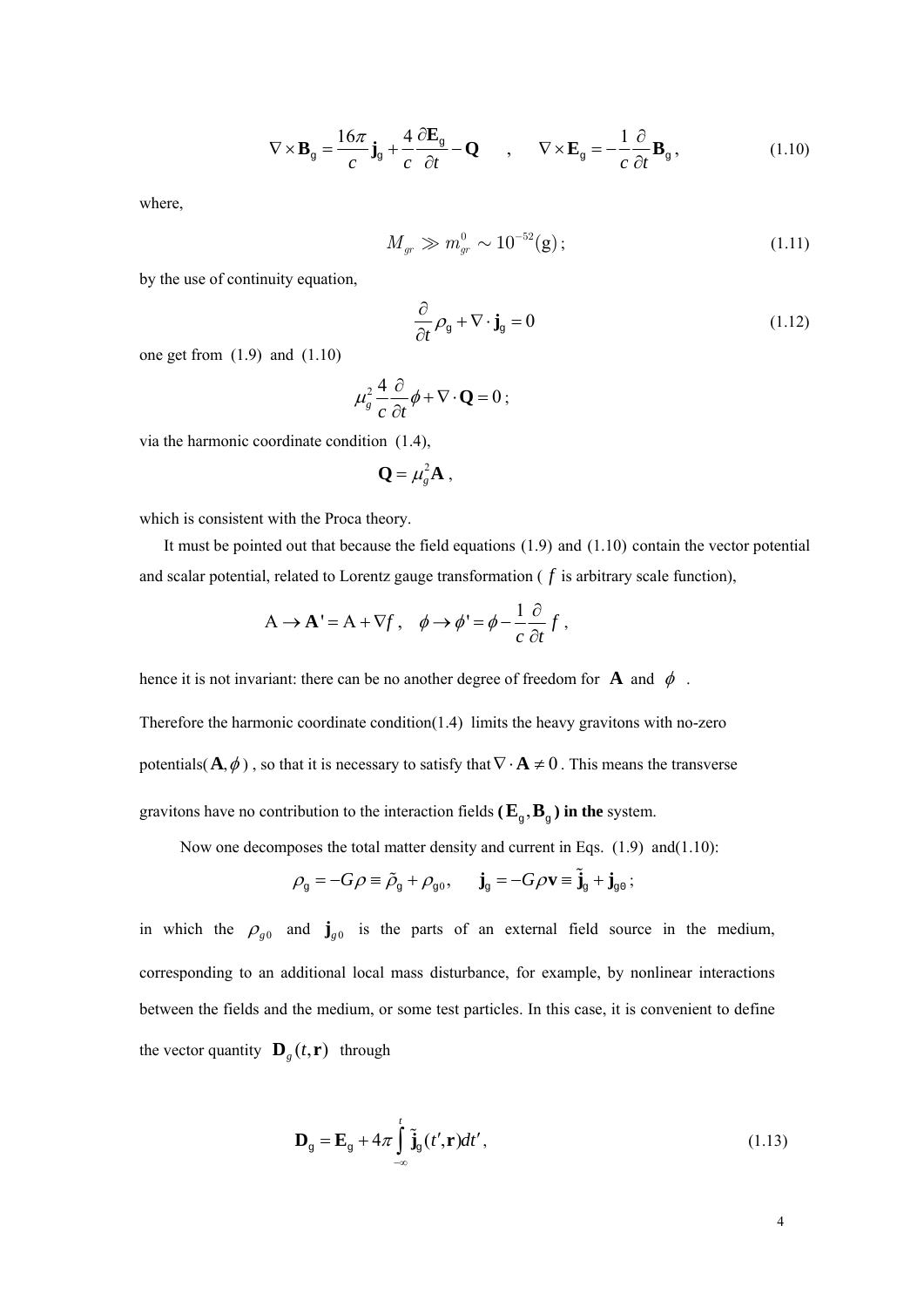by use of the above definition and the mass continuity equation(1.12) and by substituting

$$
\breve{\phi} = -\phi/4\sqrt{G}, \breve{A} = -\mathbf{A}/4\sqrt{G},
$$
  

$$
\mathbf{E} = -\mathbf{E}_{g}/4\sqrt{G}, \mathbf{B} = -\mathbf{B}_{g}/4\sqrt{G}, \mathbf{D} = -\mathbf{D}_{g}/4\sqrt{G}
$$
(1.14)

$$
\mathbf{j} = \sqrt{G}\rho \mathbf{v}, \qquad \hat{\rho} = \sqrt{G}\rho, \quad q = -4\sqrt{G}m \quad , \tag{1.15}
$$

the Gravito-Maxwell-Proca equations can be expressed in the standard form ,

$$
\nabla \times \mathbf{B} = \frac{4\pi}{c} \mathbf{j}_0 + \frac{1}{c} \frac{\partial \mathbf{D}}{\partial t} - \mu_s^2 \mathbf{A} \quad , \quad \nabla \times \mathbf{E} = -\frac{1}{c} \frac{\partial \mathbf{B}}{\partial t} \quad , \tag{1.16}
$$

$$
\nabla \cdot \mathbf{D} = \pi \hat{\rho}_0 - \mu_g^2 \breve{\phi}, \qquad \nabla \cdot \mathbf{B} = 0,
$$
\n(1.17)

with

$$
\mathbf{E} = -\nabla \breve{\phi} - \frac{1}{c} \frac{\partial \breve{\mathbf{A}}}{\partial t}, \qquad \nabla \times \breve{\mathbf{A}} = \mathbf{B}; \quad \mathbf{D}(t, \mathbf{r}) = \mathbf{E}(t, \mathbf{r}) + \pi \int_{-\infty}^{t} dt' \mathbf{j}(t', \mathbf{r}) ; \tag{1.18}
$$

and

$$
\mathbf{F} = \frac{d\mathbf{p}}{dt} = q \left[ \mathbf{E} + \frac{\mathbf{v}}{c} \times \mathbf{B} \right]
$$
 (1.19)

As the graviton has no rest mass the above equations  $(1.16)$ - $(1.17)$  become the standard GEM equations (Li, et al., 2009; Li and Liu, 2012)

The field equation (1.16) is in Fourier presentation

$$
i(\mathbf{k} \times \mathbf{B}_{k})_{i} = -\frac{i\omega}{c} \varepsilon_{ij} E_{k,j} + \frac{4\pi}{c} j_{0k,i} - \mu_{g}^{2} \breve{A}_{k,i},
$$

$$
\mathbf{k} \times \mathbf{E}_{k} = \frac{\omega}{c} \mathbf{B}_{k},
$$

and using the harmonic coordinate condition in Fourier space and the first equation of (1.18) ,

$$
\mathbf{\mathbf{\dot{\alpha}}}\cdot\mathbf{\breve{A}}_{k}-i\frac{4}{c}\,\omega\breve{\phi}_{k}=0\,,\ \ \mathbf{E}_{k}=-i\mathbf{k}\breve{\phi}_{k}+\frac{i}{c}\,\omega\breve{\mathbf{A}}_{k}\,,
$$

One gets

$$
\left(\frac{\omega^2}{c^2}k_i\varepsilon_{ij} - \frac{4\omega^2}{4\omega^2 - k^2c^2}k_j\mu_\mathbf{g}^2\right)E_{k,j} = -\frac{i4\pi\omega}{c^2}\mathbf{k}\cdot\mathbf{j_0};\tag{1.20}
$$

therefore,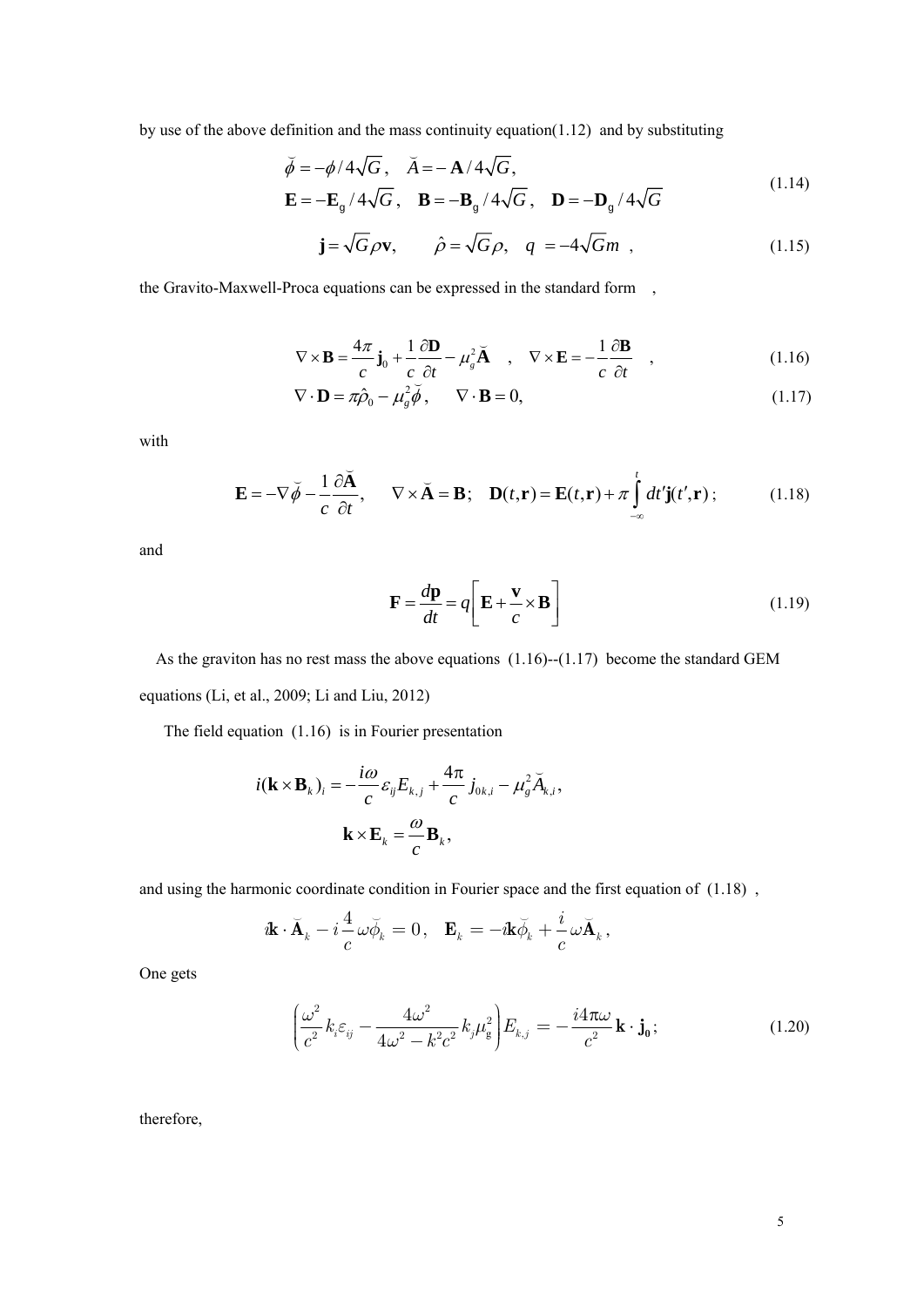$$
\left[\frac{4\omega^2 k}{4\omega^2 - k^2 c^2} \mu_g^2 \left(\mathbf{k}/k \cdot \mathbf{e}_\mathbf{k}^\sigma\right) - \frac{\omega^2 k}{c^2} \varepsilon^\sigma \right] \! E_k = \frac{4\pi i}{c^2} \omega \mathbf{k} \cdot \sum_{n \ge 2} \mathbf{j}_k^{T(n)},\tag{1.21}
$$

in which, the nonlinear currents  $\mathbf{j}_{k}^{T(n)} \equiv \mathbf{j}_{\omega,\mathbf{k}}^{T(n)}$  $\mathbf{j}_{k}^{T(n)} \equiv \mathbf{j}_{\omega,\mathbf{k}}^{T(n)}$  replace the nonlinear response current  $\mathbf{j}_{0}(\omega,\mathbf{k})$ of an external source in (1.20); and

$$
\varepsilon^{\sigma}(\omega, \mathbf{k}) = \varepsilon_{ij}(\omega, \mathbf{k}) \frac{k_i e_{\mathbf{k},j}^{\sigma}}{k}.
$$
 (1.22)

For the longitudinal field (GE),  $e_{\mathbf{k},j}^{l} = k_{j} / k$ ,

$$
\left[\frac{4\omega^2}{4\omega^2 - k^2 c^2} \mu_g^2 - \frac{\omega^2}{c^2} \varepsilon_k^l \right] E_k = \frac{4\pi i}{c^2} \omega \frac{\mathbf{k}}{k} \cdot \sum_{n \ge 2} \mathbf{j}_k^{T(n)} \tag{1.23}
$$

with

$$
\varepsilon^{l}(\omega, \mathbf{k}) = \varepsilon_{ij}(\omega, \mathbf{k}) k_{i} k_{j} / k^{2}, \quad \mathbf{k} \times \mathbf{E}_{\mathbf{k}} = 0.
$$
 (1.24)

### **II. Kinetic description and linear effects**

It is well known that this assumption of short mean free path is invalid for self-gravitating systems with very large scales; one should then define a model of the systems as a collection of dust-like rather than gas-like. Taking into account the presence of massive gravitons (as a dark matter) in the universe, one should treat a two-component self-gravitating system, which is far from a strong gravitational source. The collisionless Boltzmann equations for the distribution function  $f_a$  are (Li,1990)

$$
\frac{\partial f_{\alpha}}{\partial t} + \mathbf{v} \cdot \frac{\partial f_{\alpha}}{\partial \mathbf{r}} + (\mathbf{a} + \mathbf{F}) \cdot \frac{\partial f_{\alpha}}{\partial \mathbf{p}} = 0, \qquad (2.1)
$$

where **a** is the non-gravitational term(say, centrifugal force),  $\bf{F}$  is Lorentz-type force (1.19):

$$
\mathbf{F} = \frac{d\mathbf{p}}{dt} \approx q_{\alpha} \left[ \mathbf{E} + \frac{\mathbf{v}}{c} \times \mathbf{B} \right],
$$
 (2.2)

with  $q_{\alpha} = -4\sqrt{G}m_{\alpha}$ ; gravitoelectric field **E** and gravitomagnetic field **B** satisfy (1.16) and(1.17); the density  $n_a$  and the mass current density  $\mathbf{j}_m$  are connected with the particle distribution through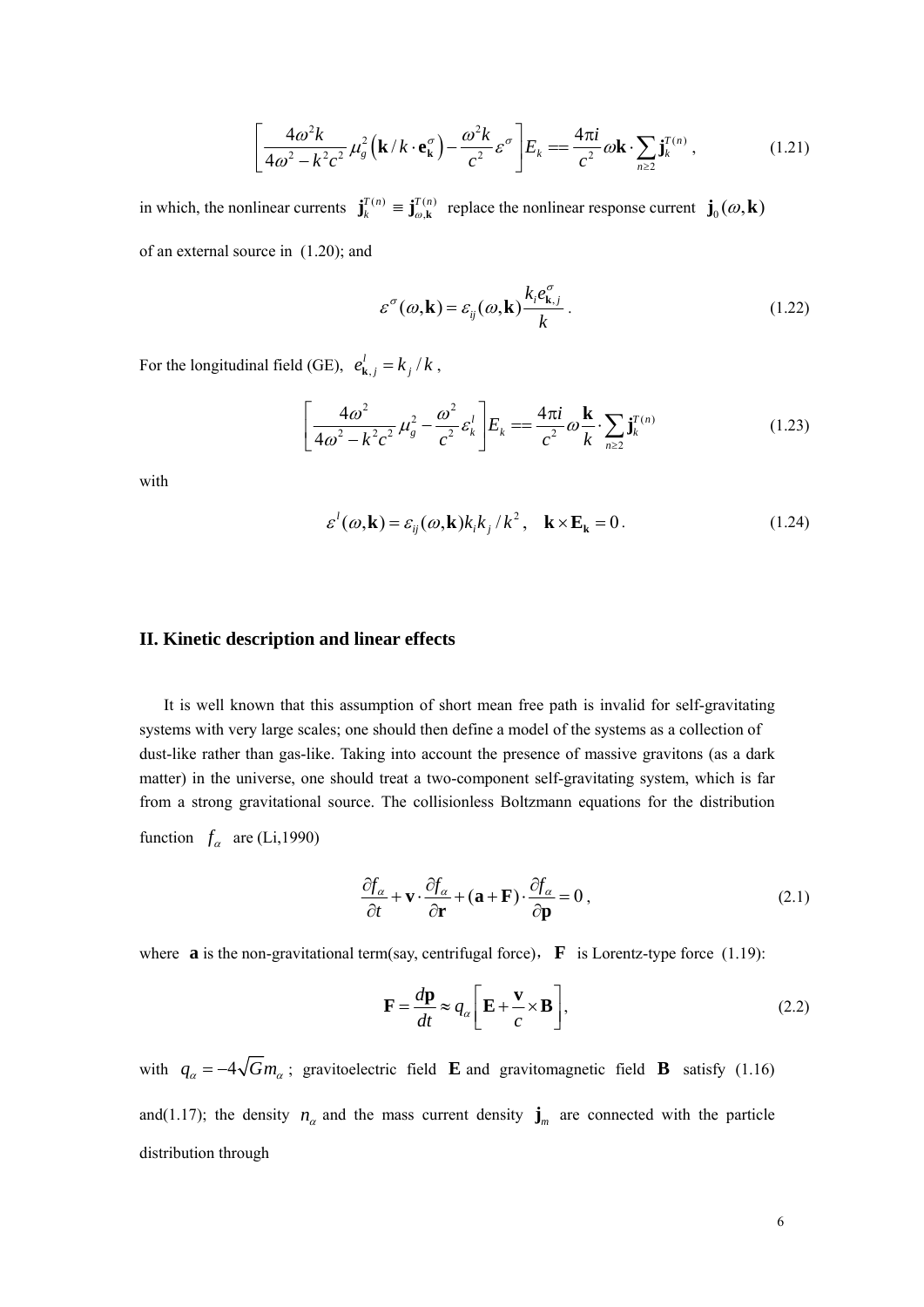$$
n_a(\mathbf{r},t) = \int f_a(\mathbf{r}, \mathbf{v},t) \frac{d\mathbf{p}}{(2\pi)^3}, \quad (\alpha = 1,2)
$$
 (2.3)

and

$$
\mathbf{j}(\mathbf{r},t) = -\frac{1}{4} \sum_{\alpha} \int q_{\alpha} \mathbf{v} f_{\alpha}(\mathbf{r}, \mathbf{v}, t) \frac{d\mathbf{p}}{(2\pi)^3}.
$$
 (2.4)

For a large scale gravitational system, not only the distributions of visible matter, including the stars, star clusters, galaxies and medium between the galaxies, are inhomogeneous, but also the dark matter distribution is inhomogenous (Dubovsky *et al*.,2005). As for large-scale dynamics, we regard often these two types of material as "particles" collection, that possess average mass and density over all scales. Therefore, we can generally assume for gravitation effects (Li,1990)

$$
\rho_1 = n_0 m_1 \ll \rho_2 = n_0 m_2, \tag{2.5}
$$

where  $n_0$  is density for the unperturbed state and  $\rho_1$  denotes the mass density of bright matter,

 $\rho$ , the mass density of dark matter. In the astrophysical accretion disks far from the gravitation

source ( black hole or neutron star ), all motion of matter (including rotation) and the nonlinear perturbations caused by matter motion are in the weak fields and slow motion status, so that space-time curvature non-linear effects caused by them are insignificant; in other hand, in the almost flat time-space with the metric $(1.6)$ , the kinetic equations describing self-consistently the interactions between GEM fields, gravitons and dust-particles are highly coupled: the distribution functions is not only linked with GEM fields by Eq.(2.1), but also connected to GEM fields through those Maxwell-type equations  $(1.16)$ ,  $(1.17)$  and the current density Eq.(2.4); in another word, if GEM fields give rise to perturbations of the particle distributions, then through Eq.(2.4), such perturbations in turn induce the perturbations of current density, and consequently, perturb the GEM fields, and so on. Therefore, the response of the medium to the GEM fields is highly nonlinear, which determines the stability, structure, movement and evolution for initial equilibrium system, analogous to the case of laser plasma interactions.

We divide  $f_a$  and **E** into two parts: unperturbed and perturbed parts,

$$
f_{\alpha} = f_{\alpha}^R + f_{\alpha}^T, \quad \mathbf{E} = \mathbf{E}^R + \mathbf{E}^T
$$
 (2.6)

As the  $f_\alpha$  is closely coupling with GEM, the perturbed distribution can be expanded in powers

$$
f_{\alpha}^T = \sum_i f^{T(i)} \,, \tag{2.7}
$$

provided that the perturbed field  $E^T$  is weak,

$$
\overline{W} = \frac{|\mathbf{E}^T|^2}{8\pi n_0 T_0} < 1\tag{2.8}
$$

where the superscript *i* in parentheses denotes the order in  $E<sup>T</sup>$  and is the temperature for the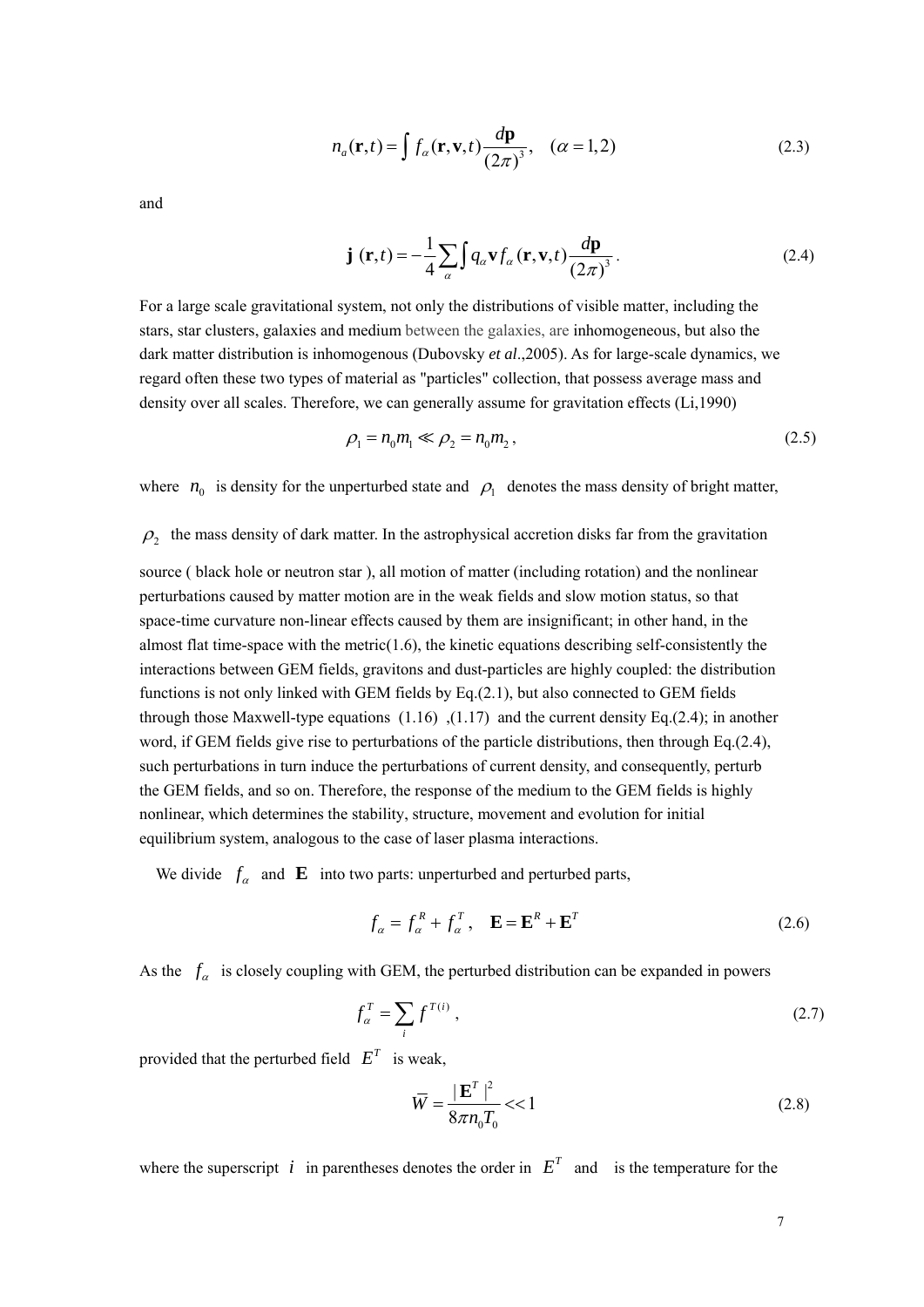unperturbed state. Following Jeans, the instability of interest develops in a homogeneous system; and the unperturbed state is assumed to be in equilibrium. Due to the gravitational acceleration

(e.g., rotation), we can choose a uniform background ( $\rho_0 = const.$ ), so that

the unperturbed state is in equilibrium:  $\mathbf{a} + \mathbf{F}^R = 0$  (Li, 1990). In this case the equations for the unperturbed state

$$
\frac{\partial f_{\alpha}^{R}}{\partial t} + \mathbf{v} \cdot \frac{\partial f_{\alpha}^{R}}{\partial \mathbf{r}} + (\mathbf{a} + \mathbf{F}^{R}) \cdot \frac{\partial f_{\alpha}^{R}}{\partial \mathbf{p}} = 0
$$
\n(2.9)

are reduced to

$$
\frac{\partial f_a^R}{\partial t} = 0\tag{2.10}
$$

with a relevant solution

$$
f_{\alpha, p_x}^R \equiv \int f_\alpha^R \frac{dp_y dp_z}{(2\pi)^2} = \frac{(2\pi)^{1/2}}{(m_\alpha v_{T\alpha})} n_0 e^{-\frac{p_x^2}{2m_\alpha^2 v_{T\alpha}^2}}.
$$
 (2.11)

Substituting Eq. $(2.6)$  into Eq. $(2.1)$  yields

$$
\frac{\partial f_a^T}{\partial t} + \mathbf{v} \cdot \frac{\partial f_a^T}{\partial \mathbf{r}} + \mathbf{F}^T \cdot \frac{\partial f_a^R}{\partial \mathbf{p}} + \mathbf{F}^T \cdot \frac{\partial f_a^T}{\partial \mathbf{p}} = 0
$$
\n(2.12)

Substituting Eq.(2.7) into Eq.(2.12) and expanding  $A = (\mathbf{F}^T, f_a)$  in a Fourier integral

$$
A(\mathbf{r}, \mathbf{v}, t) = \int A_k e^{-i\omega t + i\mathbf{k} \cdot \mathbf{r}} dk, \quad A_k \equiv A_{\mathbf{k}, \omega}, dk = d\mathbf{k} d\omega,
$$

and using the inverse Fourier transformation for product of two functions,

$$
(LM)_k = \int L_{k_1} M_{k_2} \delta(k - k_1 - k_2) dk_1 dk_2
$$
\n(2.13)

we get from Eq.(2.12):

$$
i(\omega - \mathbf{k} \cdot \mathbf{v}) f_{\alpha,k}^{T(1)} = \int \mathbf{F}_k^T \cdot \frac{\partial f_{\alpha,k_2}^R}{\partial \mathbf{p}} \delta(k - k_1 - k_2) dk_1 dk_2, \qquad (2.14)
$$

$$
i(\omega - \mathbf{k} \cdot \mathbf{v}) f_{\alpha,k}^{T(2)} = \int \mathbf{F}_{k_1}^T \cdot \frac{\partial f_{\alpha,k_2}^{T(1)}}{\partial \mathbf{p}} \delta(k - k_1 - k_2) dk_1 dk_2 ,
$$
 (2.15)

$$
i(\omega - \mathbf{k} \cdot \mathbf{v}) f_{\alpha,k}^{T(3)} = \int \mathbf{F}_{k_1}^T \cdot \frac{\partial f_{\alpha,k_2}^{T(2)}}{\partial \mathbf{p}} \delta(k - k_1 - k_2) dk_1 dk_2 ;
$$
 (2.16)

Dividing **j** into two parts,  $\mathbf{j} = \mathbf{j}^R + \mathbf{j}^T$ , and expanding  $\mathbf{j}^T$  in powers of  $\mathbf{E}^T$ 

$$
\mathbf{j}^{(i)} = -\frac{1}{4} \sum_{\alpha} \int q_{\alpha} \mathbf{v} f_{\alpha}^{(i)} \frac{d\mathbf{p}}{(2\pi)^3};
$$
\n(2.17)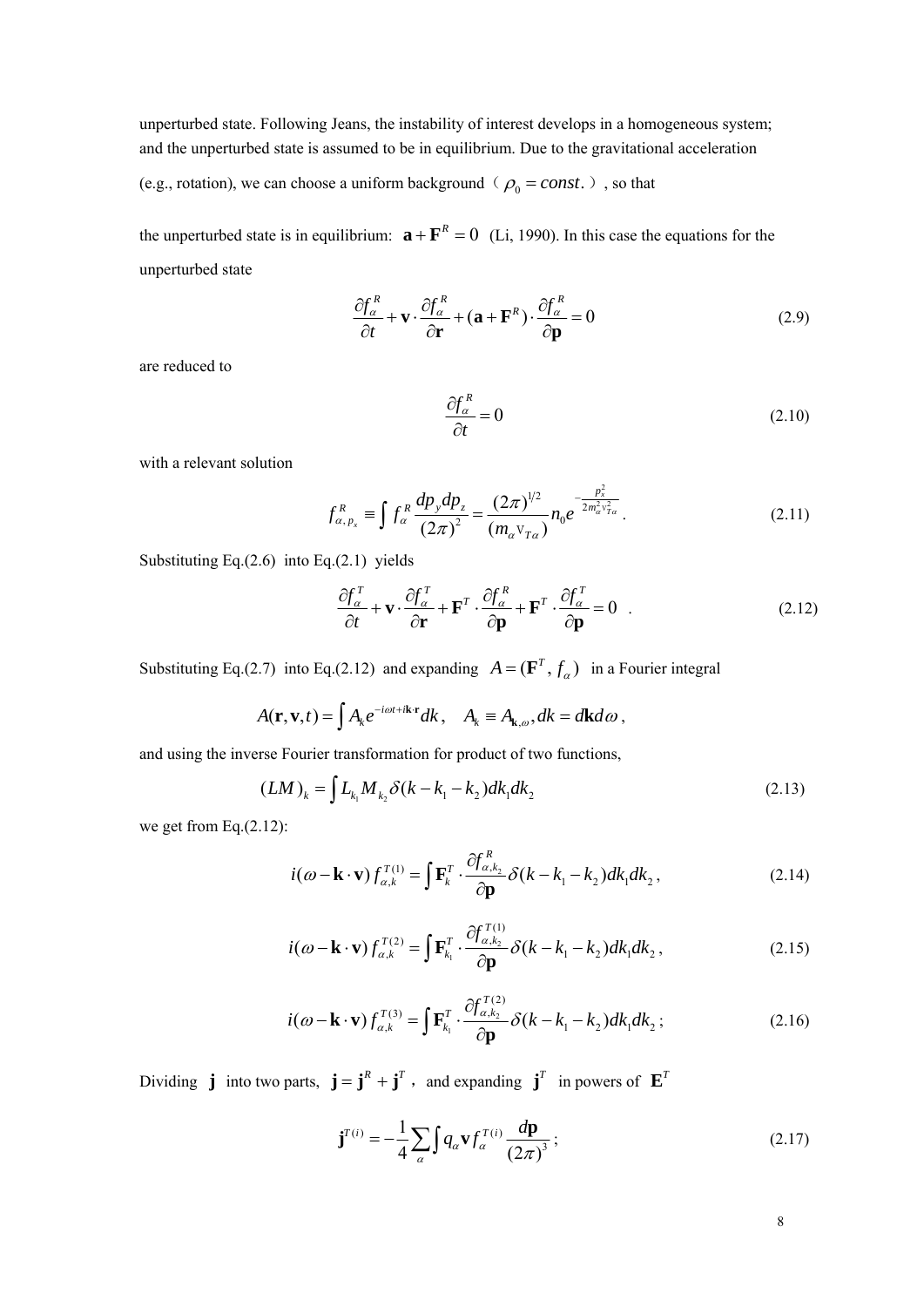one can obtain the linear current from(2.14) and (2.17)

$$
\mathbf{j}_{k}^{T(1)} = -\frac{1}{4} \sum_{\alpha} \int \frac{q_{\alpha}^{2} \mathbf{v} \left( \mathbf{E}_{k}^{T} + \mathbf{v} \times \left[ \frac{\mathbf{k}_{1}}{\omega_{1}} \times \mathbf{E}_{k_{1}}^{T} \right] \right) \cdot \frac{\partial f_{\alpha,k_{2}}^{R}}{\partial \mathbf{p}} d k_{2} d k_{1}}{i (\omega - \mathbf{k} \cdot \mathbf{v} + i \varepsilon)} \mathcal{S} \left( k - k_{1} - k_{2} \right) \frac{d \mathbf{p}}{\left( 2 \pi \right)^{3}}; \quad (2.18)
$$

In which the term  $i\varepsilon(\varepsilon \to +0)$  in the denominator of integrated function arises from the Landau rule (Li, 2012). Hence we get from (2.18)

$$
j_{k,i}^T = \sigma_{ij}(\omega, \mathbf{k}) E_{k,j}^T, \qquad (2.19)
$$

$$
\sigma_{ij}(\omega, \mathbf{k}) = -\frac{1}{4} \sum_{\alpha} \int \frac{v_i q_{\alpha}^2 \left[ \delta_{js} (1 - \frac{\mathbf{k} \cdot \mathbf{v}}{\omega}) + \frac{k_s v_j}{\omega} \right]}{i(\omega - \mathbf{k} \cdot \mathbf{v} + i\varepsilon)} \frac{\partial f_{\alpha}^R}{\partial p_s} \frac{d\mathbf{p}}{(2\pi)^3},
$$
(2.20)

here we have taken into account the slow change in  $f_\alpha^R$ , i.e.  $f_{\alpha,k_2}^R \approx f_\alpha^R \delta(k_2)$ . By use of the third formula of (1.18) one has

$$
D_i(\omega, \mathbf{k}) = \varepsilon_{ij}(\omega, \mathbf{k}) E_j(\omega, \mathbf{k}) ;
$$
 (2.21)

this is the material relation; and  $\varepsilon_{ij}$ , called the dielectric tensor, is determined as

$$
\varepsilon_{ij}(\omega, \mathbf{k}) = \delta_{ij} + \frac{\pi i}{\omega} \sigma_{ij}(\omega, \mathbf{k}).
$$
\n(2.22)

Using Eqs.(2.22), and (2.20), one has

$$
\varepsilon_k^l = 1 - \sum_{\alpha} \frac{1}{k^2} \frac{\omega_{p\alpha}^2}{v_{T\alpha}^2} \left[ 1 - Z\left(\frac{\omega}{\sqrt{2}k v_{T\alpha}}\right) \right],\tag{2.23}
$$

where

$$
\omega_{\rho\alpha}^2 \equiv \pi q_\alpha^2 n_0 / 4m_\alpha = 4\pi G \rho_\alpha, \qquad (2.24)
$$

$$
Z(x) = \int_{-\infty}^{\infty} \frac{x/\sqrt{\pi}}{x-\xi + i\varepsilon} e^{-\xi^2} d\xi;
$$

and  $Z(x)$  is the dispersion function(Li, 2012):

$$
Z(x) \approx 1 + \frac{1}{2x^2} + \frac{3}{4x^4} - i\sqrt{\pi}xe^{-x^2}, \quad x \gg 1; \tag{2.25}
$$

$$
Z(x) \approx 2x^2 - i\sqrt{\pi}xe^{-x^2} \approx 2x^2 - i\sqrt{\pi}x, \qquad x < 1
$$
 (2.26)

For high-frequency field

$$
\omega \gg k \mathbf{v}_{T1} \gg k \mathbf{v}_{T2},\tag{2.27}
$$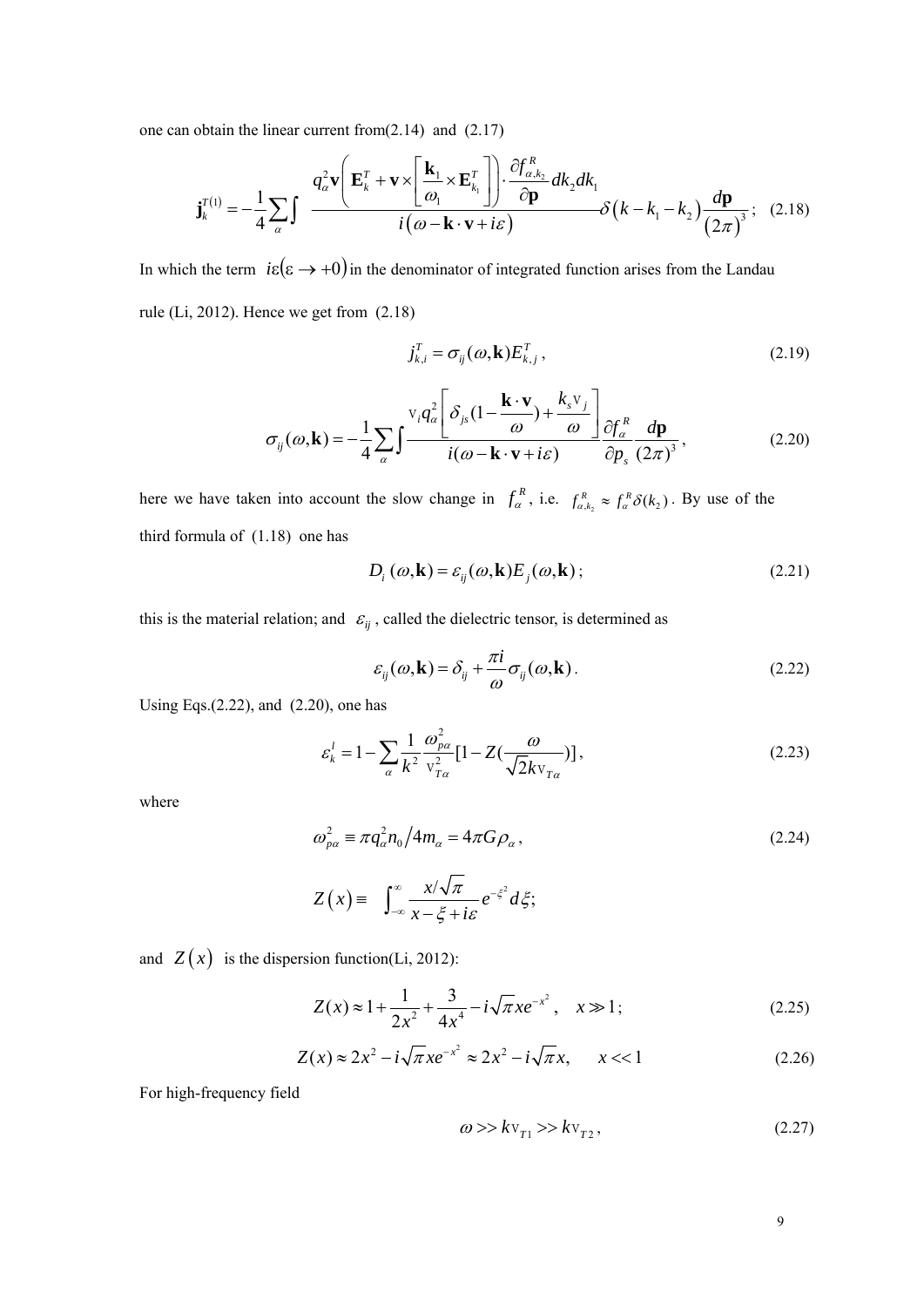$$
\varepsilon_k^l = 1 + \frac{\omega_{p2}^2}{\omega^2} + \frac{\omega_{p1}^2}{\omega^2} + \frac{\omega_{p2}^2}{\omega^2} \frac{3k^2 v_{T2}^2}{\omega^2} + \frac{\omega_{p1}^2}{\omega^2} \frac{3k^2 v_{T1}^2}{\omega^4};
$$
 (2.28)

for the low-frequency fields, the following conditions are met

$$
\omega'/k' << v_{T2} , \omega' << \omega_{p1} << \omega_{p2}, \qquad (2.29)
$$

$$
\left(\varepsilon_{k'}^{2(l)}-1\right) \approx -\frac{1}{k^2} \frac{\omega_{p2}^2}{v_{T2}^2} \left(1 - \frac{\omega^2}{k^2 v_{T2}^2}\right) = \frac{1}{k^2} \frac{\omega_{p2}^2}{v_{T2}^2} \left(\frac{\omega^2 - k^2 v_{T2}^2}{k^2 v_{T2}^2}\right),\tag{2.30}
$$

with

$$
\varepsilon_k^l = 1 + [\varepsilon_k^{1(l)} - 1] + [\varepsilon_k^{2(l)} - 1].
$$
 (2.31)

one gets the linear response from  $(1.23)$   $(\mathbf{j}_{k}^{T(n)} = 0)$ ,

$$
\left[\frac{4\omega^2}{4\omega^2 - k^2 c^2} \mu_g^2 - \frac{\omega^2}{c^2} \varepsilon_k^l\right] E_k = 0 ;
$$
 (2.32)

and the dispersion equation

$$
\varepsilon_k^l - \frac{4\mu_s^2 c^2}{4\omega^2 - k^2 c^2} = 0.
$$
 (2.33)

Taking Eq. $(2.28)$  into consideration, we obtain the dispersion relationship for the longitudinal oscillation with high-frequency:

$$
\omega_{\ell}^{2} \simeq \mu_{g}^{2} c^{2} (1 + k^{2} c^{2} / 4 \omega_{\ell}^{2}) - (\omega_{p2}^{2} + \omega_{p1}^{2}), \quad \omega_{\ell} \gg kc. \tag{2.34}
$$

It follows that as  $\mu_g = 0$  there usually is no steady longitudinal high-frequency mode on the

basis of Eq.(2.28), which is consistent with the analysis for the electro-gravitation kinetics(Li,1990; Li *et al*., 2009 ). Consider only the oscillations with frequency close to the proper frequency of the medium, similar to plasma case (Zakharov, 1984); this means

$$
\omega_{\ell}^{2} \simeq \mu_{g}^{2} c^{2} (1 + k^{2} c^{2} / 4 \omega_{\ell}^{2})
$$
\n(2.35)

or,

$$
\omega_{\ell} \simeq \mu_{g} c + \frac{k^{2} c}{8 \mu_{g}}, \quad \omega_{\ell} \gg kc \tag{2.36}
$$

provided that

$$
\mu_{g}^{2}c^{2} \gg \omega_{p2}^{2} = 4\pi G\rho_{2},\qquad(2.37)
$$

which is the conditions to exist stable longitudinal mode.

In the case of the larger scale in the universe,  $(2.37)$  is satisfied with a large reserve : one takes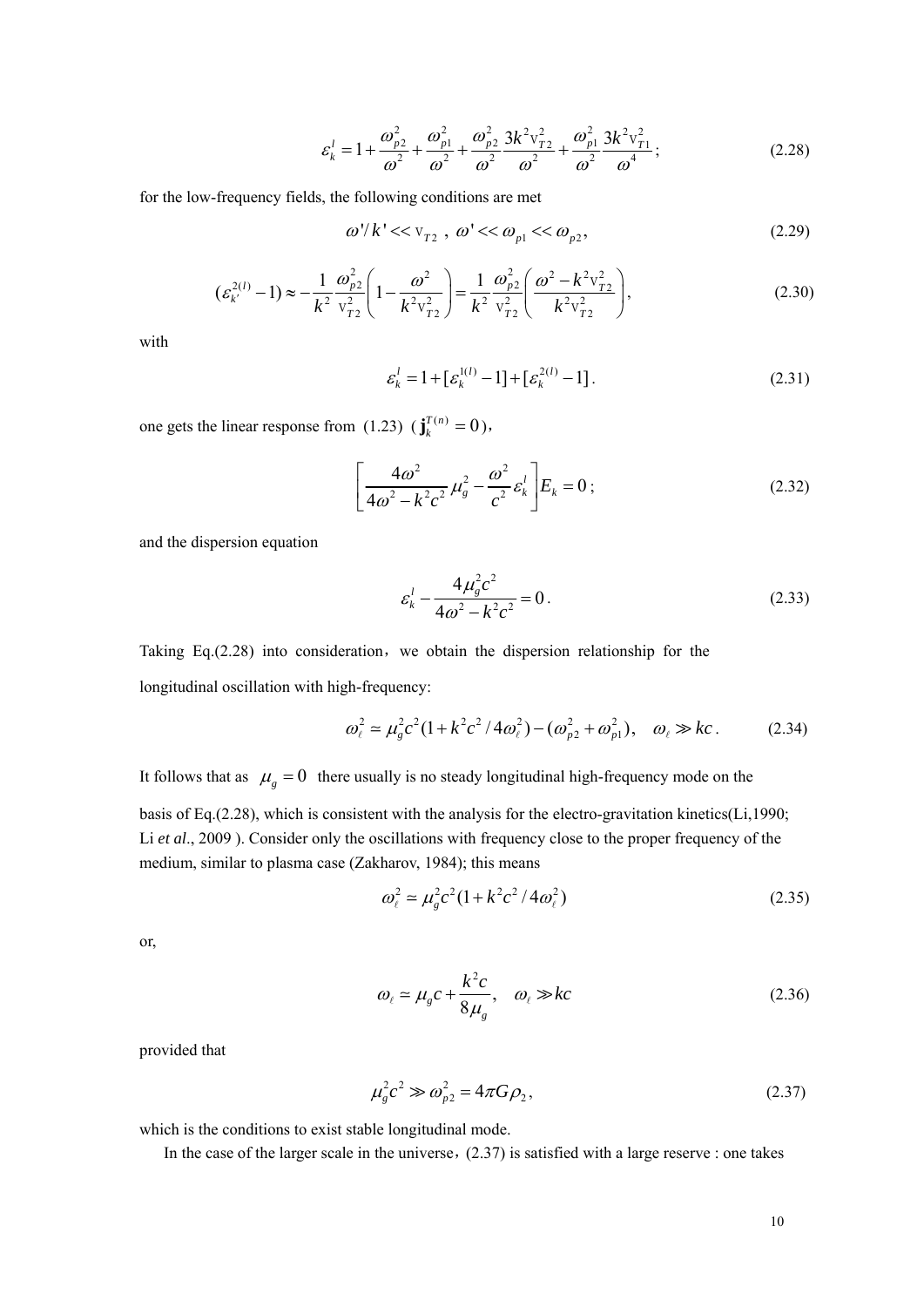$\rho_2 \sim 10(g \cdot cm^{-3})$  in an astrophysical accretion disks (Li *et al.*, 2009) and then it gets from  $(2.37),$ 

$$
M_{gr} \gg 10^{-52} (g). \tag{2.38}
$$

Here we should point out that, due to appear at the proper high frequency oscillation ( $\mu_{g} c$ ) of

graviton in the linear field equations, it inhibited the oscillation with low frequency for bright material : under the condition of low frequency, (2.32)becomes

$$
\left[\frac{4\omega'^2}{4\omega'^2 - k'^2 c^2} \mu_g^2 - \frac{\omega'^2}{c^2} \varepsilon_{k'}^l \right] E_{k'}^{\rm S} = 0 \; ;
$$

thus one has  $E_{k'}^{\text{S}} = 0$ .

## **III. High-frequency field equation**

Similarly, we get the nonlinear terms (up to the third order) from Eqs.(2.15) and (2.16)

$$
f_{\alpha;k}^{(2)} = \int \sum_{k,k_1,k_2}^{\alpha} E_{k_1}^{T(+)} E_{k_2}^{T(-)} \delta(k - k_1 - k_2) dk_1 dk_2 \tag{3.1}
$$

with

$$
\Sigma_{k,k_1,k_2}^{\alpha} = \frac{-q_{\alpha}^2}{\omega - \mathbf{k} \cdot \mathbf{v} + i\varepsilon} \left\{ \mathbf{e}_{\mathbf{k}_1}^l \cdot \frac{\partial}{\partial \mathbf{p}} \frac{\mathbf{e}_{\mathbf{k}_2}^l \cdot \frac{\partial}{\partial \mathbf{p}}}{\omega_2 - \mathbf{k}_2 \cdot \mathbf{v} + i\varepsilon} + \mathbf{e}_{\mathbf{k}_2}^l \cdot \frac{\partial}{\partial \mathbf{p}} \frac{\mathbf{e}_{\mathbf{k}_1}^l \cdot \frac{\partial}{\partial \mathbf{p}}}{\omega_1 - \mathbf{k}_1 \cdot \mathbf{v} + i\varepsilon} \right\} f_{\alpha}^R
$$
(3.2)

and

$$
\mathbf{j}_{k}^{(3)} = \sum_{\alpha} \int \mathbf{G}_{k,k_{1},k_{2},k_{3}}^{\alpha} E_{k_{1}}^{T} E_{k_{2}}^{T} E_{k_{3}}^{T} \delta(k-k_{1}-k_{2}-k_{3}) dk_{1} dk_{2} dk_{3}, \qquad (3.3)
$$

here

$$
\mathbf{G}_{k,k_1,k_2,k_3}^{\alpha} = -\frac{1}{4} i q_{\alpha}^4 \int \mathbf{v} \frac{\mathbf{e}_{\mathbf{k}_1}^l \cdot \frac{\partial}{\partial \mathbf{p}}}{(\omega - \mathbf{k} \cdot \mathbf{v} + i \varepsilon) \left[ (\omega - \omega_1) - (\mathbf{k} - \mathbf{k}_1) \cdot \mathbf{v} + i \varepsilon \right]}\times
$$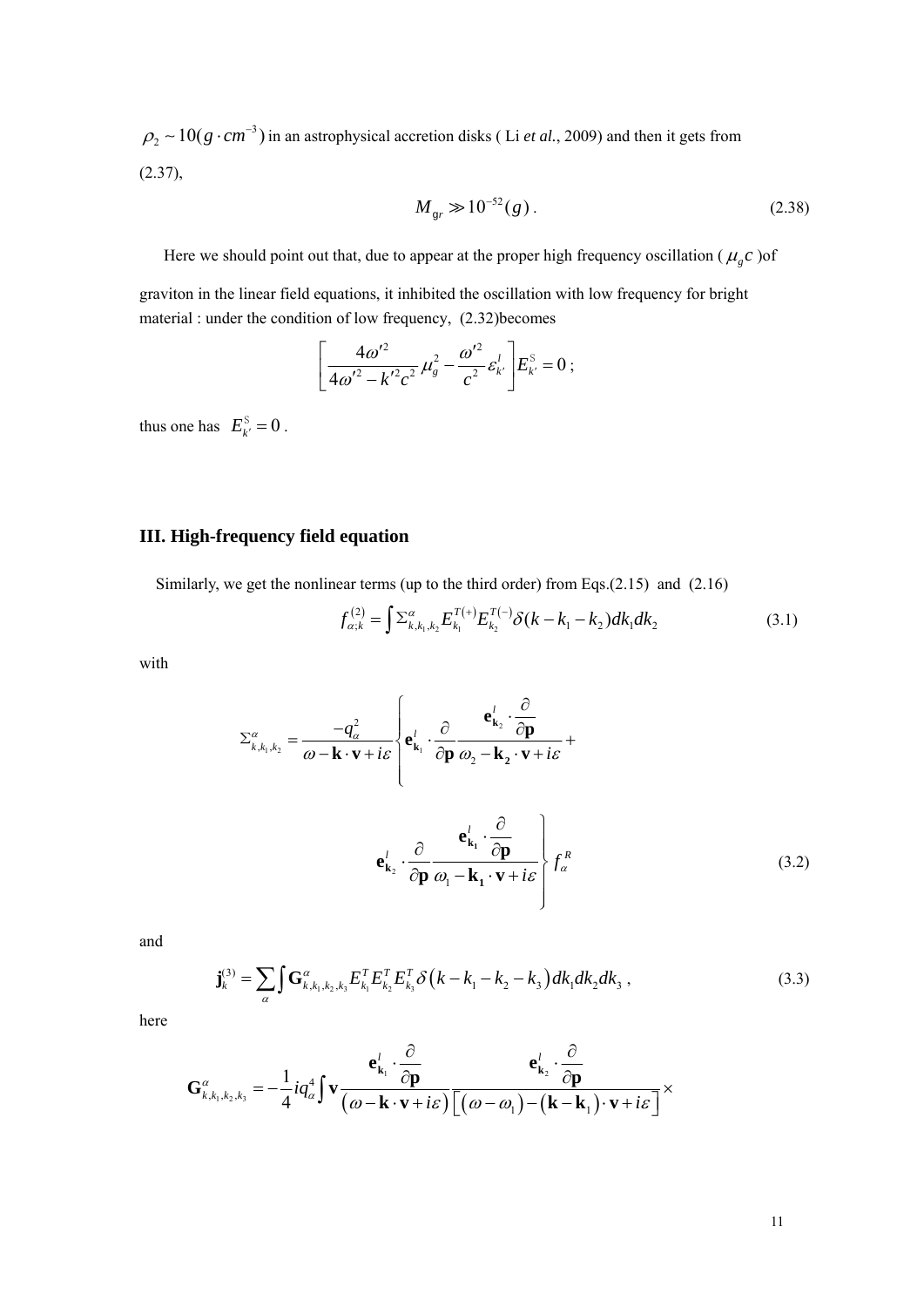$$
\frac{\mathbf{e}_{\mathbf{k}_3}^l \cdot \frac{\partial}{\partial \mathbf{p}}}{(\omega_3 - \mathbf{k}_3 \cdot \mathbf{v} + i\varepsilon)} f_\alpha^R \frac{d\mathbf{p}}{(2\pi)^3}.
$$
\n(3.4)

To rewrite down field eqation (1.23) for plasmon( $\sigma = l$ )

$$
\left[\frac{4\omega^2}{4\omega^2 - k^2 c^2} \mu_g^2 - \frac{\omega^2}{c^2} \varepsilon^l\right] E_i^{\tau} = \frac{4\pi i}{c^2} \omega \frac{\mathbf{k}}{k} \cdot \sum_{n \ge 2} \mathbf{j}_k^{\tau(n)},\tag{3.5}
$$

here  $E_k^T = E_{\omega, \mathbf{k}}^T$  is gravito-electric field for the plasmon. If  $E_k^T$  in the left-hand side of Eq. (3.5) is high-frequency field,  $E_k^T = E_k^{T(+)}$ , The three-field product included in the current  $\mathbf{j}_{k}^{(3)}$  can be expressed in terms of high-frequency fields

$$
E_{k_1}^T E_{k_2}^T E_{k_3}^T \approx E_{k_1}^{Th} E_{k_2}^{Th} E_{k_3}^{Th}
$$

Due to the factor  $\left[ (\omega - \omega_1) - (\mathbf{k} - \mathbf{k}_1) \cdot \mathbf{v} + i \varepsilon \right]^{-1}$  in the Eq.(3.4), its contribution is important to the  $\mathbf{j}_{k}^{(3)}$  if  $E_{k_1}^{Th}$  is the positive high-frequency fields. As a result

$$
E_{k_1}^T E_{k_2}^T E_{k_3}^T \approx E_{k_1}^{T(+)} \Big[E_{k_2}^{T(+)} E_{k_3}^{T(-)} + E_{k_2}^{T(-)} E_{k_3}^{T(+)}\Big],
$$

where upper indices "+" and "-" denote the positive and negative frequency parts of high-frequency perturbations, respectively. Hence

$$
\mathbf{j}_{k}^{(3)} = \sum_{\alpha} \int \mathbf{G}_{k,k_{1},k_{2},k_{3}}^{\alpha} E_{k_{1}}^{T(+)} \left[ E_{k_{2}}^{T(+)} E_{k_{3}}^{T(-)} + E_{k_{2}}^{T(-)} E_{k_{3}}^{T(+)} \right] \delta\left(k - k_{1} - k_{2} - k_{3}\right) dk_{1} dk_{2} dk_{3} \tag{3.6}
$$

Using the substitutions of that  $k_1 \rightarrow k_2$  and  $k_2 \rightarrow k_1$  in the second integral term of Eq.(3.6), it yields

$$
\mathbf{j}_{k}^{(3)} = \sum_{\alpha} \int \Big( \mathbf{G}_{k,k_1,k_2,k_3}^{\alpha} + \mathbf{G}_{k,k_1,k_3,k_2}^{\alpha} \Big) E_{k_1}^{T(+)} E_{k_2}^{T(+)} E_{k_3}^{T(-)} \delta\big(k-k_1-k_2-k_3\big) dk_1 dk_2 dk_3.
$$

Therefore, we get the high-frequency field equation as follows

$$
\left(\frac{4\omega^2}{4\omega^2-k^2c^2}\mu_g^2c^2-\omega^2\varepsilon_k^l\right)E_k^{T(+)}=
$$

$$
\sum_{\alpha} \int \tilde{G}^{\alpha}_{k,k_1,k_2,k_3} E_{k_1}^{T(+)} E_{k_2}^{T(+)} E_{k_3}^{T(-)} \delta(k-k_1-k_2-k_3) dk_1 dk_2 dk_3, \qquad (3.7)
$$

with

$$
\tilde{G}_{k,k_1,k_2,k_3}^{\alpha} = \mathbf{e}_{\mathbf{k}}^l \cdot \left( \mathbf{G}_{k,k_1,k_2,k_3}^{\alpha} + \mathbf{G}_{k,k_1,k_3,k_2}^{\alpha} \right). \tag{3.8}
$$

12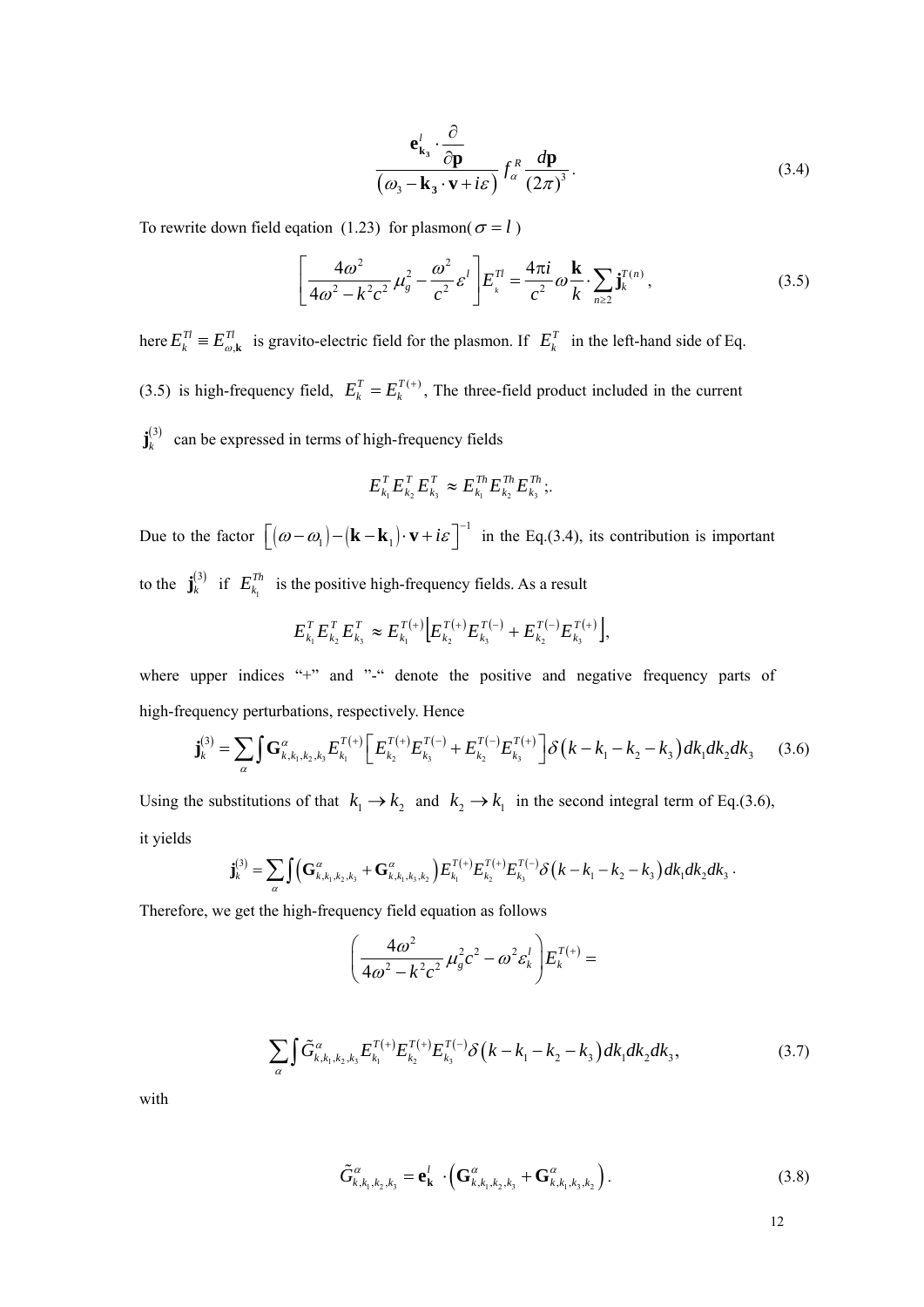The symbol  $\sum_{\alpha}$  in those expressions above means adding the contributions of dark matter  $(\alpha = 2)$  and bright matter  $(\alpha = 1)$ . From Eqs. (3.4) one can see that  $f_{\alpha}^{R} d\mathbf{p} \sim n_0, q_{\alpha} \sim m_{\alpha}$ ,  $G^{\alpha} \propto m_{\alpha}$ , namely that the matrix elements of the interactions are proportional to the mass of the particles. As the dark matter mass is far larger than the bright one [see Eq. (2.5)], we can neglect the contributions of the bright matter. Therefore, we write  $\tilde{G}_{k,k_1,k_2,k_3}^{\alpha}$  as  $\tilde{G}_{k,k_1,k_2,k_3}^{\alpha=2}$ In order to get the field equations in spectrum space for nonlinear interactions up to the third order, we must estimate in detail the integral values of matrix element  $\tilde{G}^{\alpha=2}_{k, k_1, k_2, k_3}$ . Integrating Eq.(3.4) by parts and by using of Eq.(3.8) and  $(2.36)$ , we get

$$
4\pi i\omega \tilde{G}^{\alpha=2}_{k,k_1,k_2,k_3} \approx 4\omega_{p2}^2 \mathbf{e}_{\mathbf{k}}^l \cdot \mathbf{e}_{\mathbf{k}_1}^l \frac{1}{n_0} \int \frac{d\mathbf{p}}{(2\pi)^3} \Sigma_{k-k_1,k_2,k_3}^{\alpha=2} . \tag{3.9}
$$

Then right side of (3.7) becomes

$$
-4\omega_{p2}^2 \int \mathbf{e}_{\mathbf{k}}^l \cdot (\mathbf{E}_{k_1}^{T(+)} \frac{n_{k-k_1}^s}{n_0}) dk_1 ,
$$
 (3.10)

where  $n_k^s$  is just the second order of perturbed density (to see (3.1)),

$$
n_{k}^{s} = \int \frac{f_{2,k}^{(2)} d\mathbf{p}}{(2\pi)^{3}} = -q_{2}^{2} \int \frac{1}{\omega - \mathbf{k} \cdot \mathbf{v} + i\varepsilon} \left\{ \left( \mathbf{e}_{\mathbf{k}_{3}}^{l} \cdot \frac{\partial}{\partial \mathbf{p}} \right) \frac{\mathbf{e}_{\mathbf{k}_{2}}^{l} \cdot \frac{\partial}{\partial \mathbf{p}}}{\omega_{2} - \mathbf{k}_{2} \cdot \mathbf{v}} + \left( \mathbf{e}_{\mathbf{k}_{2}}^{l} \cdot \frac{\partial}{\partial \mathbf{p}} \right) \frac{\mathbf{e}_{\mathbf{k}_{3}}^{l} \cdot \frac{\partial}{\partial \mathbf{p}}}{\omega_{3} - \mathbf{k}_{3} \cdot \mathbf{v}} \right\}
$$

$$
\times E_{k_{2}}^{T(\cdot)} E_{k_{3}}^{T(\cdot)} \delta(k' - k_{2} - k_{3}) dk_{2} dk_{3} \frac{f_{2}^{R} d\mathbf{p}}{(2\pi)^{3}}, \tag{3.11}
$$

It describes density fluctuations caused by the scattering of both the positive and negative frequency field on the massive gravitons. Therefore Eq. (3.7) is reduced to

$$
\left(\frac{4\omega^2}{4\omega^2 - k^2c^2}\mu_g^2c^2 - \omega^2\varepsilon_k^l\right)E_k^{T(+)} = -4\omega_{p2}^2\int \mathbf{e}_{\mathbf{k}}^l \cdot (\mathbf{E}_{k_1}^{T(+)}\frac{n_{k-k_1}^s}{n_0})dk_1 ;\tag{3.12}
$$

note that  $E_k^T = E_k^T \mathbf{e_k}^l \cdot \mathbf{e_k}^l = \mathbf{E}_k^T \cdot \mathbf{e_k}^l$ , hence

$$
\left(\frac{4\omega^2}{4\omega^2 - k^2 c^2} \mu_g^2 c^2 - \omega^2 \varepsilon_k^l\right) \mathbf{E}_k^{T(+)} = -4\omega_{p2}^2 \int (\mathbf{E}_{k_1}^{T(+)} \frac{n_{k-k_1}^s}{n_0}) dk_1.
$$
 (3.13)

As a result, we obtain from Eq.(3.13)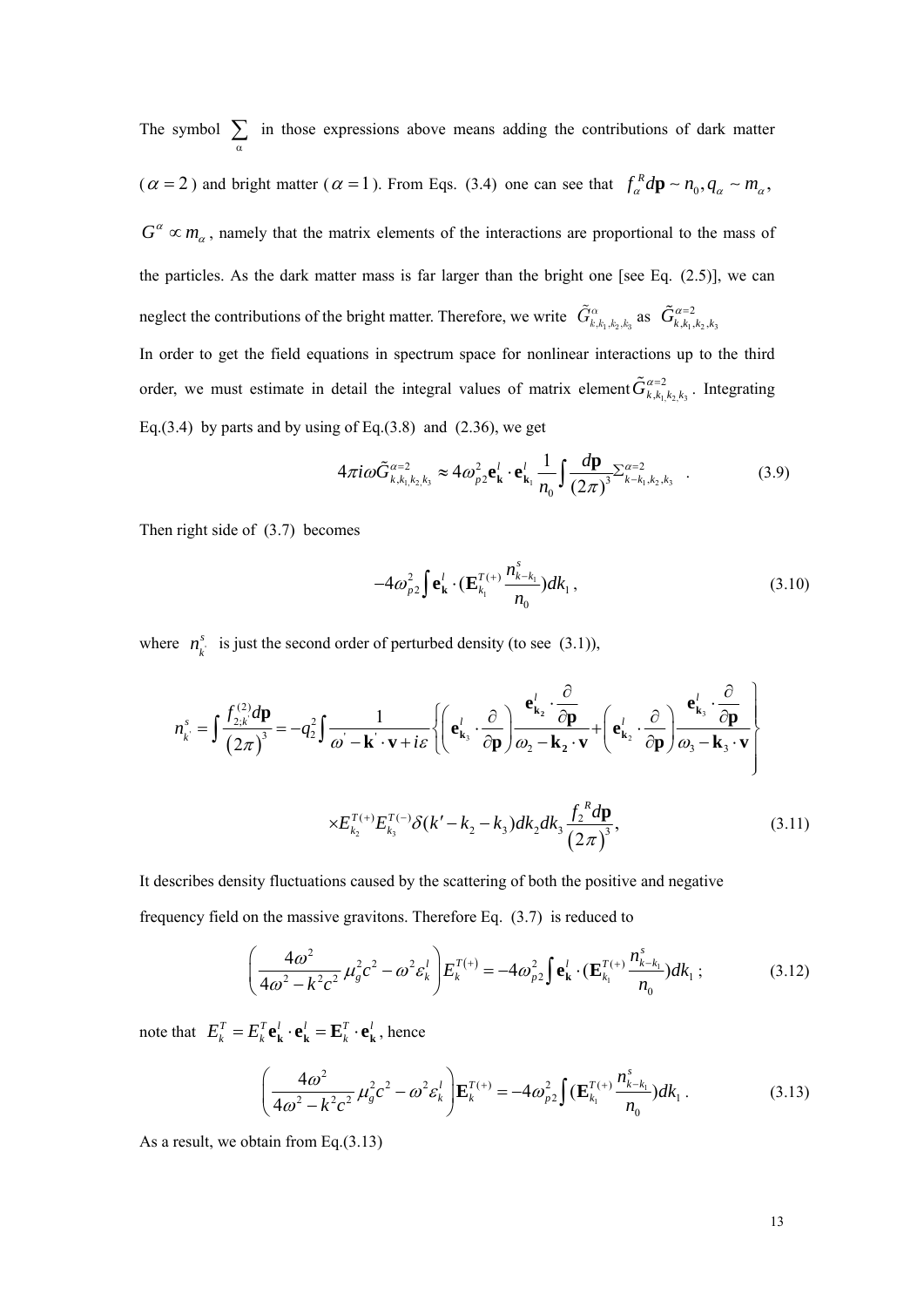$$
\frac{2i}{\omega_0} \frac{\partial \mathbf{E}(\mathbf{r},t)}{\partial t} + \frac{1}{4} \frac{c^2}{\omega_0^2} \nabla^2 \mathbf{E}(\mathbf{r},t) - 4 \frac{\omega_{p2}^2}{\omega_0^2} \frac{n^s(\mathbf{r},t)}{n_0} \mathbf{E}(\mathbf{r},t) = 0, \qquad (3.14)
$$

where  $\mathbf{E}(\mathbf{r},t)$  is the envelope for the high-frequency fields,

$$
\mathbf{E}(\mathbf{r},t)e^{-i\omega_0t} = \int \mathbf{E}_k^{T(+)}e^{-i\omega t + i\mathbf{k}\cdot\mathbf{r}}dk, \quad \omega_0 \equiv \mu_g c \tag{3.15}
$$

and because of slow change in  $\mathbf{E}(\mathbf{r}, t)$ , we have neglected the term 2  $\frac{\partial^2}{\partial t^2} \mathbf{E}(\mathbf{r},t)$ .

# **IV. Perturbed density**

In order to get the density perturbation in (3.14), we have to estimate the matrix element  $\left( l\right)$  $_1$ , $\kappa_2$ 2  $,k_1$ ,  $\tilde{S}_{k, k_1, k_2}^{2(l)}$ , in which  $k = (\omega, \mathbf{k})$  belongs to longitudinal field with low-frequency,  $\omega_1$  and  $\omega_2$ are high-frequency:

$$
4\frac{k}{q_2}\tilde{S}_{k,k_1,k_2}^{\alpha=2} = q_2^2 \int \frac{\mathbf{k} \cdot \mathbf{v} + \omega - \omega}{\omega - \mathbf{k} \cdot \mathbf{v} + i\varepsilon} \left\{ \left( \mathbf{e}_{\mathbf{k}_1}^l \cdot \frac{\partial}{\partial \mathbf{p}} \right) \frac{\mathbf{e}_{k_2}^l \cdot \frac{\partial}{\partial \mathbf{p}}}{\omega_2 - \mathbf{k}_2 \cdot \mathbf{v}} + \left( \mathbf{e}_{\mathbf{k}_2}^l \cdot \frac{\partial}{\partial \mathbf{p}} \right) \frac{\mathbf{e}_{\mathbf{k}_1}^l \cdot \frac{\partial}{\partial \mathbf{p}}}{\omega_1 - \mathbf{k}_1 \cdot \mathbf{v}} \right\} \frac{f_2^R d\mathbf{p}}{(2\pi)^3}
$$
(4.1)

$$
= q_2^2 \omega \int \frac{1}{\omega - \mathbf{k} \cdot \mathbf{v} + i \varepsilon} \left\{ \left( \mathbf{e}_{\mathbf{k}_1}^l \cdot \frac{\partial}{\partial \mathbf{p}} \right) \frac{\mathbf{e}_{\mathbf{k}_2}^l \cdot \frac{\partial}{\partial \mathbf{p}}}{\omega_2 - \mathbf{k}_2 \cdot \mathbf{v}} + \left( \mathbf{e}_{\mathbf{k}_2}^l \cdot \frac{\partial}{\partial \mathbf{p}} \right) \frac{\mathbf{e}_{\mathbf{k}_1}^l \cdot \frac{\partial}{\partial \mathbf{p}}}{\omega_1 - \mathbf{k}_1 \cdot \mathbf{v}} \right\} \frac{f_2^R d\mathbf{p}}{(2\pi)^3} .
$$
 (4.2)

Differentiating with respect to  $\bf{v}$  in braces in Eq.(4.1) and taking account to delta function in Eq. $(3.1)$  and using  $(2.23)$  yields

$$
\tilde{S}_{k,k_1,k_2}^{\alpha=2} \approx -\frac{k\omega}{\pi m_2 \omega_{p2}^2} q_2 \Big(\varepsilon_k^{2(l)} - 1\Big) \Big(\mathbf{e}_{\mathbf{k}_2}^l \cdot \mathbf{e}_{\mathbf{k}_1}^l\Big);
$$

(3.11) becomes

$$
n_k^s = 4 \frac{k^2}{\pi m_2 \omega_{p2}^2} \Big( \varepsilon_k^{2(l)} - 1 \Big) \int \mathbf{E}_{k_1}^{T_{(+)}} \cdot \mathbf{E}_{k_2}^{T_{(-)}} \delta \Big( k - k_1 - k_2 \Big) dk_1 dk_2 \,. \tag{4.3}
$$

By the use of (2.30), then, in the coordinate representation, (4.3) becomes

$$
\mathbf{v}_{T2}^2 \nabla^2 \boldsymbol{n}^s(\mathbf{r}, t) = \frac{4/\pi}{k_B T_2} \left( \frac{\partial^2}{\partial t^2} - \mathbf{v}_{T2}^2 \nabla^2 \right) \left| \mathbf{E}(\mathbf{r}, t) \right|^2 \tag{4.4}
$$

Through the substitution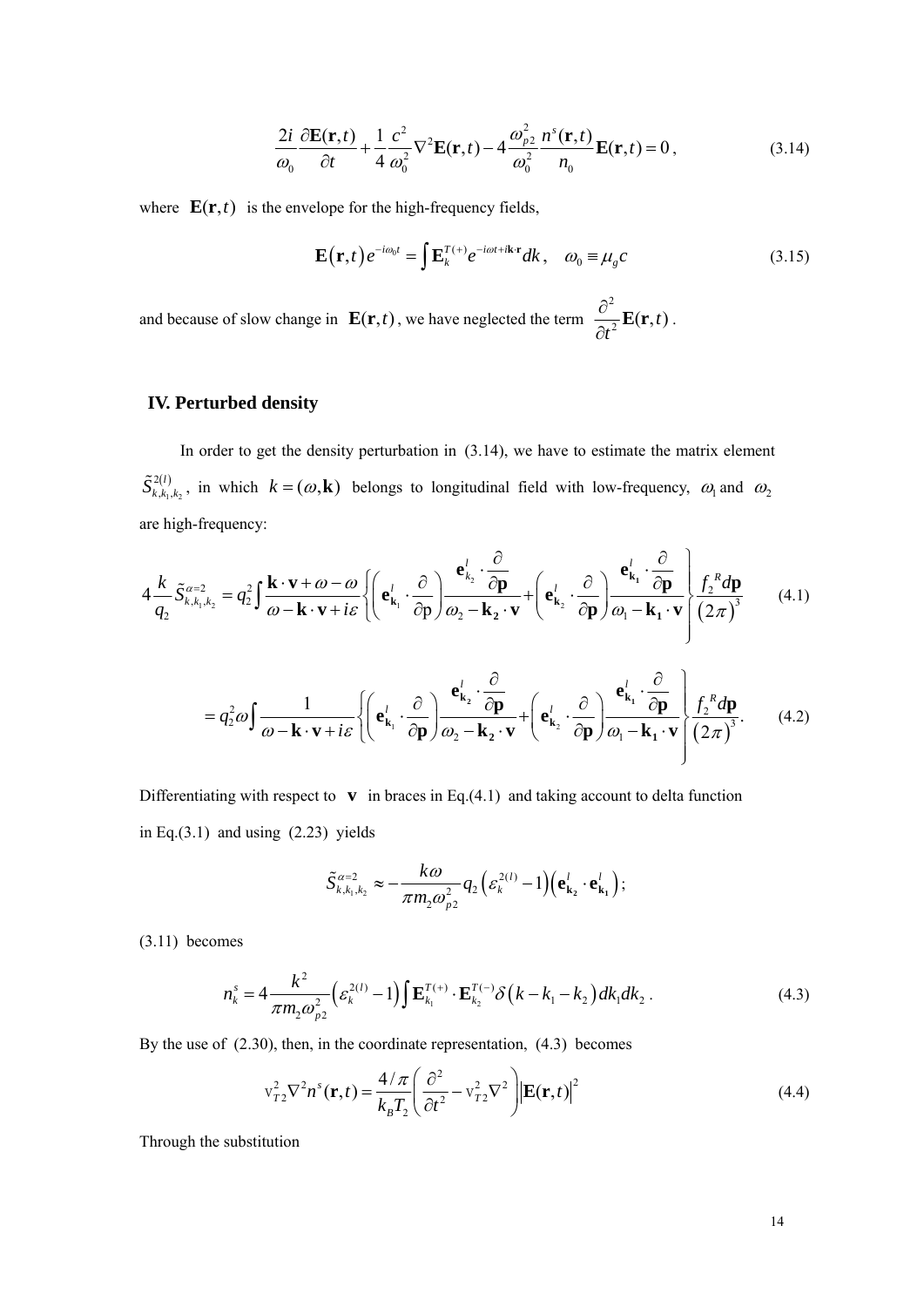$$
\delta n(\xi, \tau) = \frac{n^{s}(\mathbf{r}, t)}{n_0}, \mathbf{E}(\xi, \tau) = \frac{\mathbf{E}(\mathbf{r}, t)}{\sqrt{\pi n_0 k_B T_2}}, \quad \xi = \frac{4}{c} \omega_{p2} \mathbf{r}, \quad \tau = 2 \frac{\omega_{p2}^2}{\omega_0} t, \quad \beta = \frac{3 \omega_{p2}^2}{4 \omega_0^2} \frac{c^2}{3 v_{\tau 2}^2} \tag{4.5}
$$

we can now write Eqs. $(3.14)$  and  $(4.4)$  in the form :

$$
i\frac{\partial \mathbf{E}(\xi,\tau)}{\partial \tau} + \nabla^2 \mathbf{E}(\xi,\tau) - \delta n(\xi,\tau) \mathbf{E}(\xi,\tau) = 0,
$$
\n(4.6)

$$
\left(\beta \frac{\partial^2}{\partial t^2} - \nabla^2\right) \left| \mathbf{E}(\boldsymbol{\xi}, \tau) \right|^2 = \nabla^2 \delta n(\boldsymbol{\xi}, \tau) , \qquad (4.7)
$$

where  $\nabla$  is defined as the derivative over  $\xi$ .

## **V. Collapse and amplification for the envelope fields**

We now restrict ourselves to the state limit, which is relevant in the case of the low-frequency

condition (2.29) , <sup>2</sup>  $t^2$  $\frac{\partial^2}{\partial x^2} << \nabla$  $\frac{\partial}{\partial t^2}$  <<  $\nabla^2$ , and so (4.7) is reduced to

$$
\delta n(\xi, \tau) = -\left| \mathbf{E}(\xi, \tau) \right|^2 \tag{5.1}
$$

Substituting (5.1) into (4.6) and taking its conjugate, yields

$$
i\frac{\partial \mathbf{E}(\xi,\tau)}{\partial \tau} - \nabla^2 \mathbf{E}(\xi,\tau) - |\mathbf{E}(\xi,\tau)|^2 \mathbf{E}(\xi,\tau) = 0.
$$
 (5.2)

(5.2) is a complex vector field equations and one has so far not finded the analytical solution with more than 2- dimensions. However, we can use the method of field theory to study its properties. Lagrangian density of (5.2) is ( Thornhill and ter Haar,1978)

$$
\mathcal{L} = \frac{i}{2} (\mathbf{E}_t^* \cdot \mathbf{E} - \mathbf{E}^* \cdot \mathbf{E}_t) - (\nabla \cdot \mathbf{E}) \cdot (\nabla \cdot \mathbf{E}^*) + \frac{1}{2} |\mathbf{E}|^4; \tag{5.3}
$$

(5.2) possess following conservation energy

$$
\mathcal{E} = \int \mathrm{d}\mathbf{r} \left[ |\nabla \cdot \mathbf{E}|^2 - \frac{1}{2} |\mathbf{E}|^4 \right],\tag{5.4}
$$

and the conservation"action"

$$
N = \int |\mathbf{E}(\boldsymbol{\xi}, \tau)|^2 d\boldsymbol{\xi}
$$
 (5.5)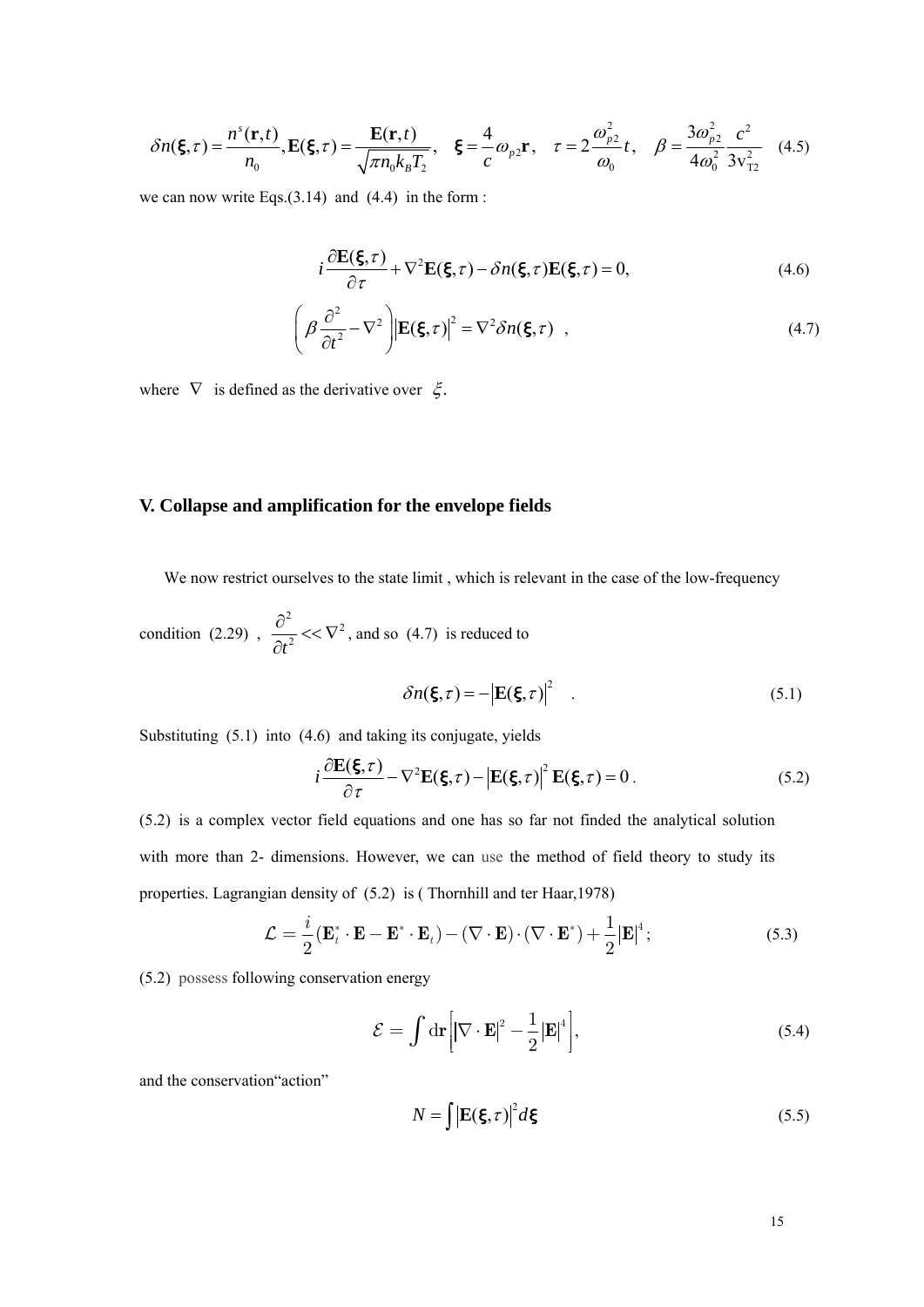Introducing the scale factor  $\lambda(t)$  and taking following transformations

$$
\mathbf{r} = \mathbf{r}' / \lambda, \quad \mathbf{E} = \mathbf{E}' \lambda^{3/2}, \tag{5.6}
$$

then

$$
\nabla = \lambda \nabla', \quad d\mathbf{r} \equiv dxdydz = \lambda^{-3} dx'dy'dz' \equiv \lambda^{-3}d\mathbf{r}',
$$

(5.4) becomes

$$
\mathcal{E}(\lambda) = \int d\mathbf{r}' \left[ \alpha \lambda^2 \left| \nabla' \times \mathbf{E}' \right|^2 + \lambda^2 \left| \nabla' \cdot \mathbf{E}' \right|^2 - \frac{\lambda^3}{2} \left| \mathbf{E}' \right|^4 \right]. \tag{5.7}
$$

Derivating with respect to  $\lambda$  on both sides of the equation (5.7) and putting  $\partial \mathcal{E}/\partial \lambda = 0$ , one gets

the  $\lambda_c$  at which  $\mathcal E$  takes the extreme value,

$$
\lambda_c \int d\mathbf{r}' \left| \mathbf{E}' \right|^4 = \frac{4}{3} \int d\mathbf{r}' \left[ \alpha \left| \nabla' \times \mathbf{E}' \right|^2 + \left| \nabla' \cdot \mathbf{E}' \right|^2 \right];\tag{5.8}
$$

derivating with respect to  $\lambda$  on  $\partial \mathcal{E}/\partial \lambda$  and using (5.8) one gets

$$
\frac{\partial^2 E}{\partial \lambda^2}\Big|_{\lambda_c} = -2 \int d\mathbf{r}' \Big[ \alpha \big| \nabla' \times \mathbf{E}' \big|^2 + \big| \nabla' \cdot \mathbf{E}' \big|^2 \Big] < 0 \,.
$$

This means that energy increases with the  $\lambda$  and gets maximum at the  $\lambda_c$ ; of course,

nonlinear cavity with maximum energy state is not stable: as  $\lambda$  goes to  $\infty$ , then one sees from (5.6),  $r = |\mathbf{r}| \rightarrow 0$ , corresponded to a collapse process - energy ceaselessly decrescent, three dimensional cavity tends to more stable energy state. In other words, 3D nonlinear cavity will be collapsed according to the scale transformation rule (5.6).

 Therefore the collapse is actually continuously compressed and "broken" processes: field to be amplified; due to the exclusive "wave pressure", at the same time, there is a density cavity in the increment region of the fields [see  $(5.1)$ ]. One sees from  $(5.5)$  that accompanying the increment region will appear at the decrement area of the fields, where a density peak occurs.

If occasionally gravitational waves in the medium are transversely compressed, then Eq.(5.2) becomes as a nonlinear Schrödinger equation with one-dimension

$$
i\frac{\partial}{\partial t}E=-\frac{1}{2}\frac{\partial^2}{\partial\varsigma^2}E-|E|^2\,E\,.
$$

It is shown that (see Li, 2012) there are asymptotically solutions with  $N -$  soliton, overtaking each other, and its amplitude and shape does not change when they "collision" :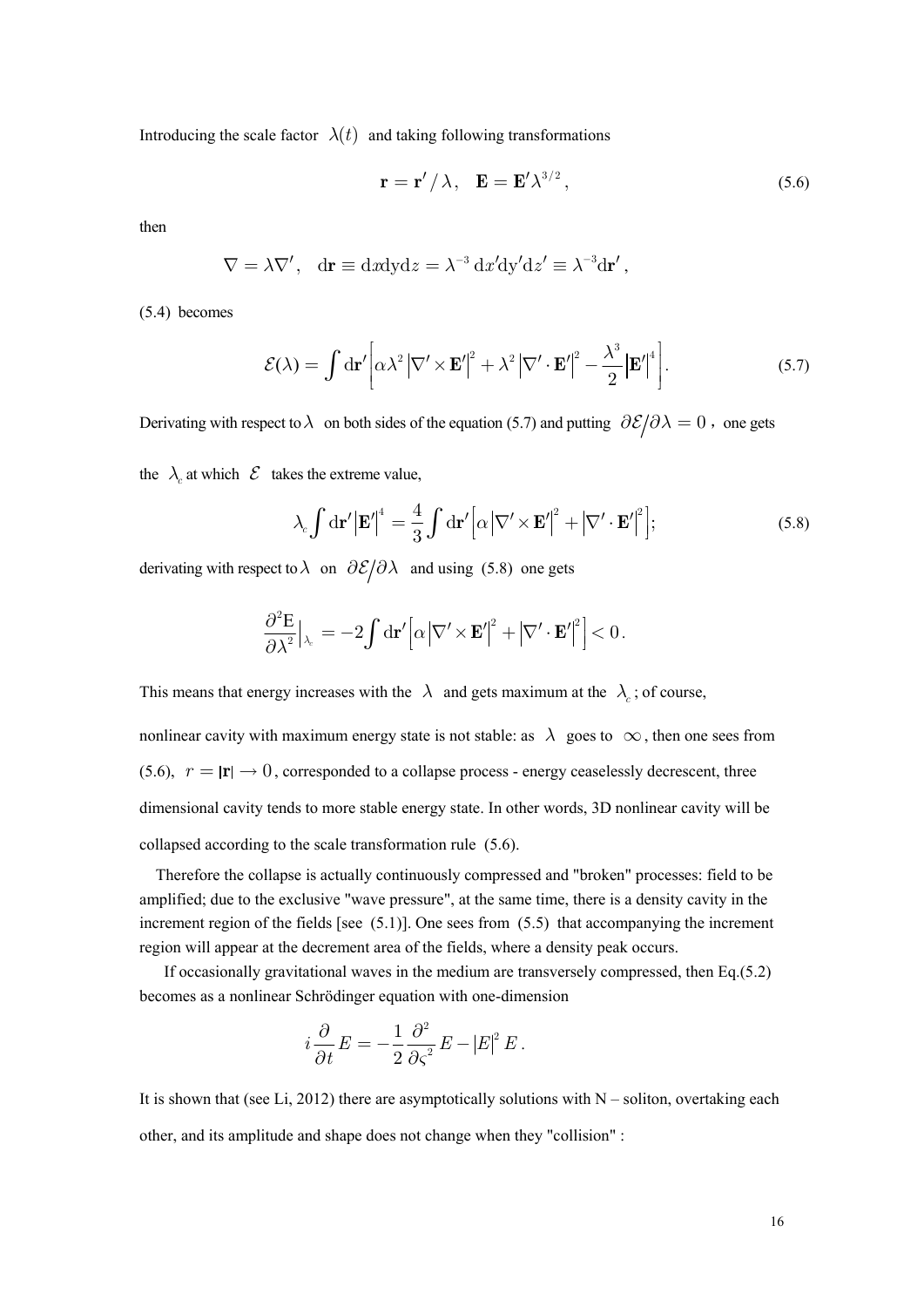$$
E(x,t)|_{t\to\infty} = \sum_{m=1}^{N} u_m,
$$
\n(5.9)

with

$$
u_m = -2\sqrt{2}\eta_m \frac{\exp\left[-4i\left(\xi_m^2 - \eta_m^2\right)t - 2i\xi_m x - i\varphi_m\right]}{ch\left[2\eta_m\left(x - x_{0m}\right) + 8\xi_m\eta_m t\right]}, (\beta = 1),\tag{5.10}
$$

 $\eta_m$  and  $\xi_m$  are the parameters associated with soliton amplitude and velocity respectively;  $x_{0m}$ and  $\varphi_{0m}$  are the center position and phase in solitary wave. In this case, there are electric field peak (soliton) and density cavity.

### VI. **Concluding Remarks**

From the above study, we arrive at the following conclusions:

(1) At large distance scales far from a gravitational sourse the linearized Einstein theory is modified accounting for a massive graviton as a dark matter in the universe, this is GEM-Proca equations(1.16)—(1.18). The field equations(1.16)—(1.17)are not invariant for Lorentz gauge; in special the vector potential in the harmonic coordinate conditions has no longer another degree of freedom. This means that the transverse graviton ( $\mathbf{k} \cdot \mathbf{A} = 0$ ) with non-zero mass no contribution to the interaction fields of the system.

(2) On the basis of the GEM-Proca field equations(1.23) in the approximately flat space-time, we investigate the interactions of the wave decay and fusion and wave-particle involving the scattering. It is shown that the dynamic behavior and configuration of the GE fields, the perturbed dark matter density with very low-frequency is determined by Eqs.(4.6)and (4.7).

 (3) The resulting envelope equation(5.2)for the high-frequency field is instable with respect to the collapse, leading to enhance of the GE field; In other words, the gravitational waves (GWs) are amplified. As a radiation, i.e. the GWs, enters into this many-particle medium—accretion disk around the neutron star, which is far away from the source of the gravitational radiation, one can estimate the initial wave intensity as (Li et al., 2009)

$$
\frac{\left|\mathbf{E}(\mathbf{r},t)\right|^{2}_{\tau=0}}{8\pi n_{0}T_{0}}\equiv \bar{W}_{\tau=0}\sim 10^{-3}\,,\ \ \, (T_{0}\sim T_{1})\,;
$$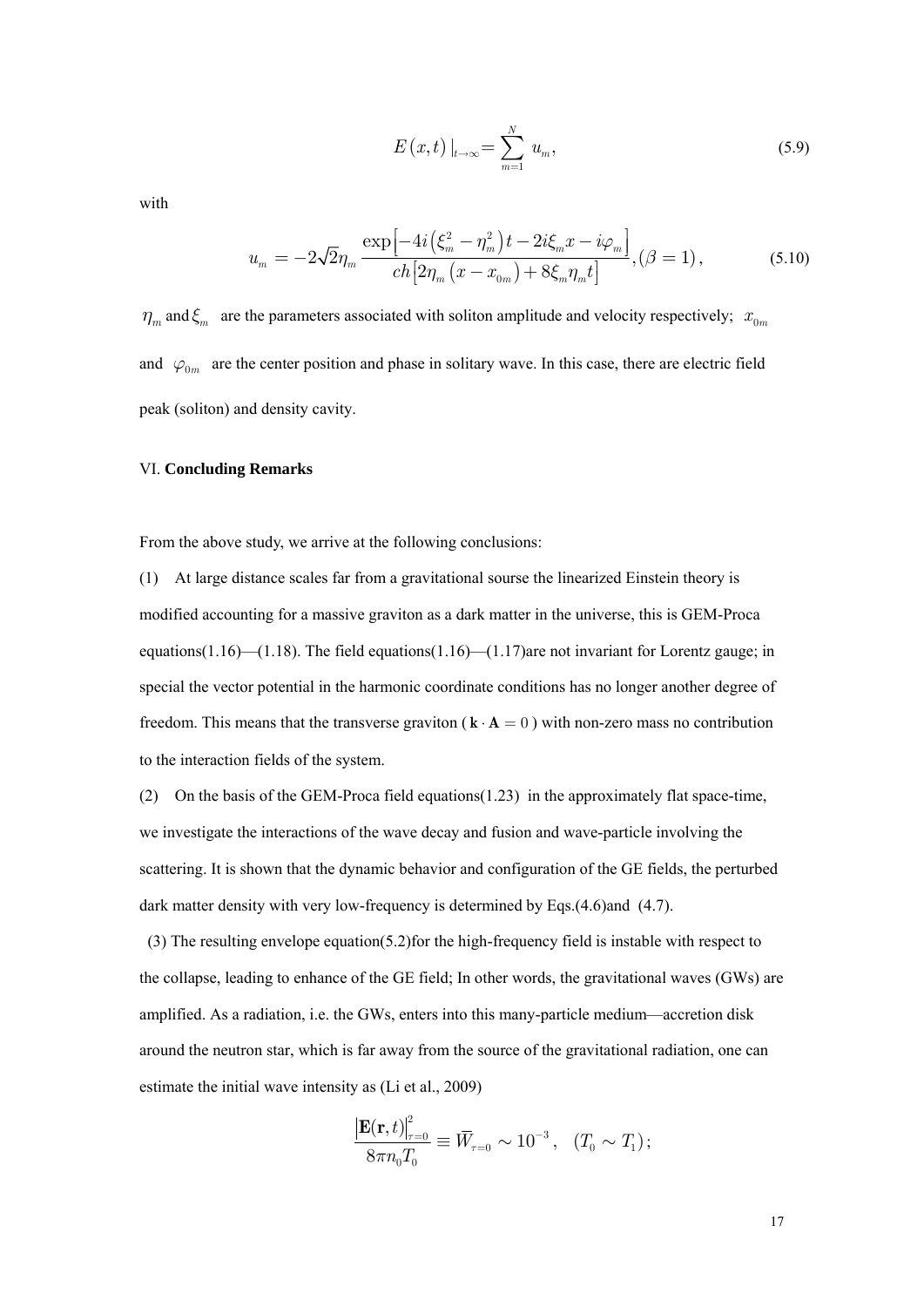in other hands, the GE fields collapse rapidly and lead to such strong field that *W* ∼ 1, and in this case the expansion(2.7) is no longer valid. Hance due to self-collapse the perturbed GE is concurrently amplified by a factor of  $10<sup>3</sup>$ : this is the GW cavities describing gravitational shielding and filament effects. And they could appear as the gravitational waves with high energy reaching on Earth. In this case, Weber's results, perhaps, are acceptable.

(4) Meanwhile, the diluting perturbed dark matter density in the local region where the GE enhances and gathering dark matter in field weakening region due to the action conservation [see (5.5)] , are in favor of the dark matter clustering and the cavity forming. The results are in good agreement with the observed inhomogeneity properties of dark matter distribution (Dubovsky *et al.*, 2005; Mateo *et al.* , 1993) .

(5) Clumps of dark matter, as gravitational seeds, attract to the surrounding bright material and gather them clustering. In this sense, dark matter acts as a compactor of the cluster bright structure.

(6) By the condition to exist stable longitudinal mode[see (2.37)], we can obtain the relevant lower limit for graviton mass:  $M_{gr} \ge 10^{-50} (g)$ . As a reference, Dubovsky *et al.* (2005) infer that the mass of the graviton can be about  $M_{gr} \sim 10^{-52} (g)$ , being constrained by the pulsar timing measurements.

### **References**

- Argyris J. and Ciubotariu C. , Aust. J. Phys. 50 (1997) 879
- Braginsky V.B., Caves C. M. and Thorne Kip S., Phys. Rev. D **15** (1977)2047
- Collins H., *Gravity's Shadow: The Search for Gravitational Waves*, University of Chicago Press, Chicago, 2004
- de Broglie L, Une Nouvelle Theorie de Lumiere, 1, Paris: Hermann, (1940)39
- Demir S. and Tanışh M., The European Physical Journal Plus, 126 (2011)5

Dubovsky S. L. , Tinyakov P. G. and I. I. Tkachev, Phys. Rev. Lett. 94, (2005) 181102